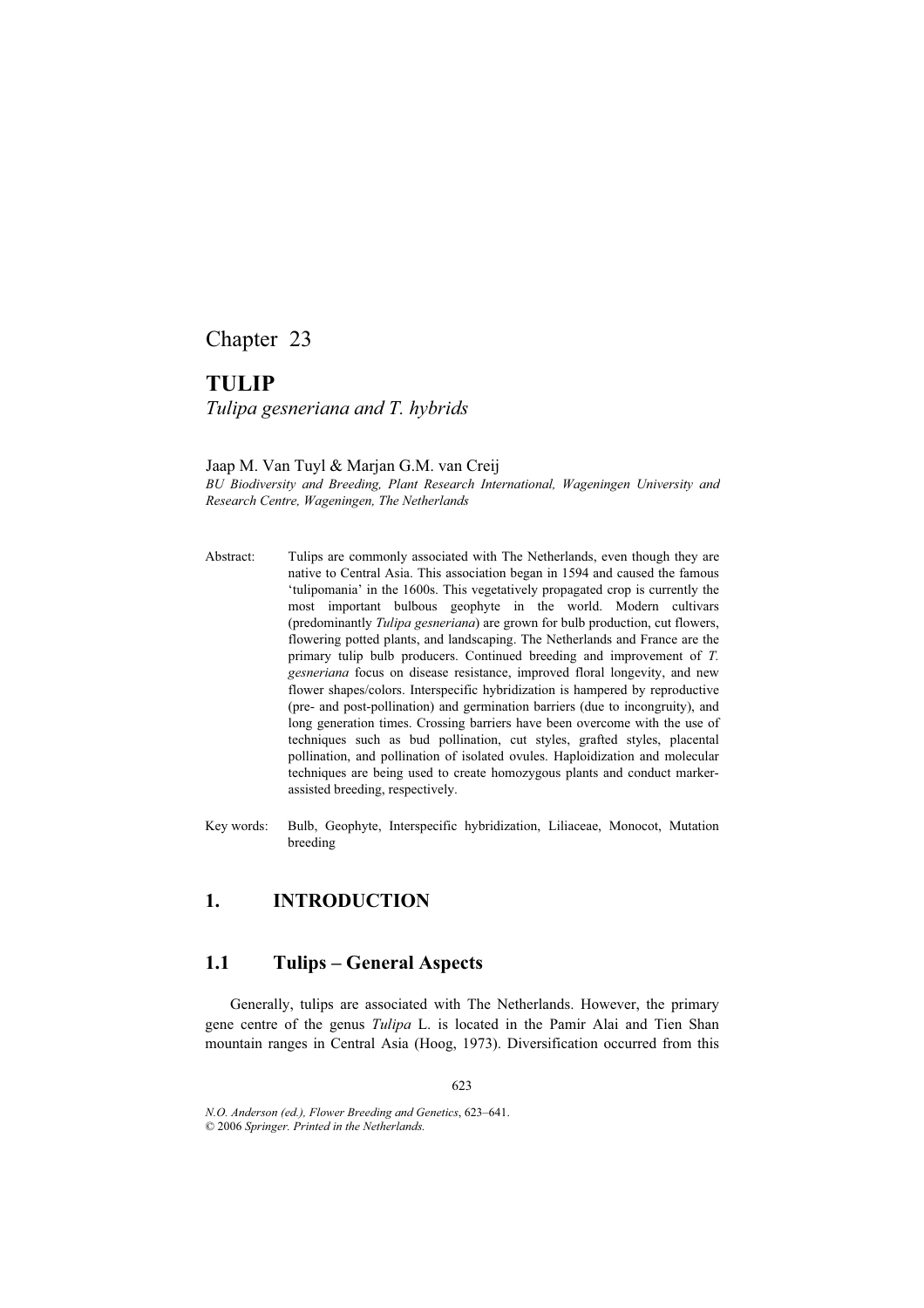region, resulting in a distribution from Morocco to Western Europe and eastward to western China. A secondary gene centre has been found in the Caucasus.

Tulips were introduced from Turkey into Europe. They flowered for the first time in The Netherlands in 1594. Around 1630, tulips were extremely popular. The highest price recorded in 1637 for one tulip bulb was fl 5200. - ( $\epsilon$  2360). This was about four times the yearly salary of a middle sized businessman (Dash, 1999). The introduced tulips have been grown and bred for a long time. This has resulted in a wide diversity of flowering, growth, vigour and flower shape. These tulips, whose original species have not been determined, are grouped together and are called *T. gesneriana* L. The current commercial assortment still consists mainly of cultivars from *T. gesneriana* (Fig. 23-1). The second group of cultivars, the Darwin hybrids, has been obtained from interspecific crosses between cultivars of *T. gesneriana* and genotypes of *T. fosteriana* Hoog ex W. Irving.

Tulips are grown either for (1) bulb production, (2) forcing as cut flower and potted plant and (3) landscaping. About 85% of the world bulb production is grown in The Netherlands (Le Nard and De Hertogh, 1993). Another important tulip production area is France. In 1995, the annual turnover for bulb production was about 600 million Dutch guilders and for cut flower production about 274 million Dutch guilders (Anonymous, 1996). More than 70% of the flower bulbs and cut flowers produced in The Netherlands are exported.

The tulip is the most important ornamental bulb crop in the world. The planted acreage in The Netherlands for the season 2001/2002 was about 10.700 hectares (Anonymous, 2002). The *T. gesneriana* and Darwin hybrids consist of more than 1100 cultivars (Van Scheepen, 1996). The 10 most popular cultivars, however, occupy more than 35% of the planted acreage. Only 7% (643 ha) of the total tulip area consist of species, of which *T. fosteriana*, *T. greigii* Regel and *T. kaufmanniana* Regel are the primary species.

#### **1.2 Classification**

The tulip is a monocotyledonous plant in the *Liliaceae* family. The number of species ranges from about 45 (Stork, 1984) to more than 100 (Hall, 1940, Botschantzeva, 1962). According to the taxonomic classification by Van Raamsdonk and De Vries (1992, 1995), the genus is divided into two subgenera: *Tulipa* and *Eriostemones* (Boissier). These subgenera are classified into eight sections (Table 23-1).

624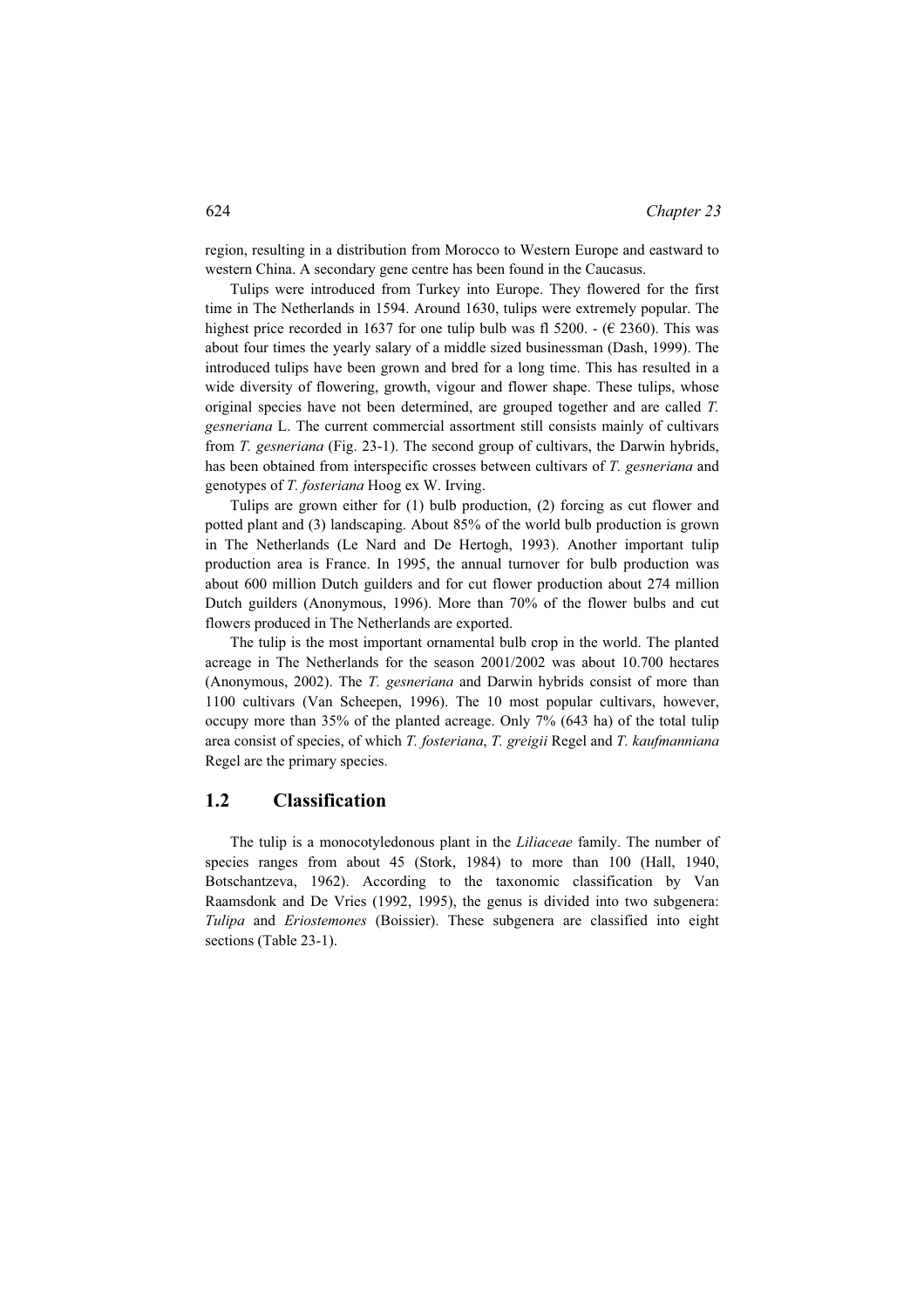



*Figure 23-1.* Some examples of the broad tulip assortment, all are *T. gesneriana* types except c and f. a. Barcelona b. Alliance c. Ad Rem (Darwin hybrid) d. China Pink e. Christmas Marvel f. Purissima (*fosteriana* hybrid); g. Mutation breeding: searching for sports a red sport of a new promising cultivar; h. Selecting a good new cultivar in a forcing experiment in the greenhouse; j. The tulip breeding fields of Plant Research International (Institute on background).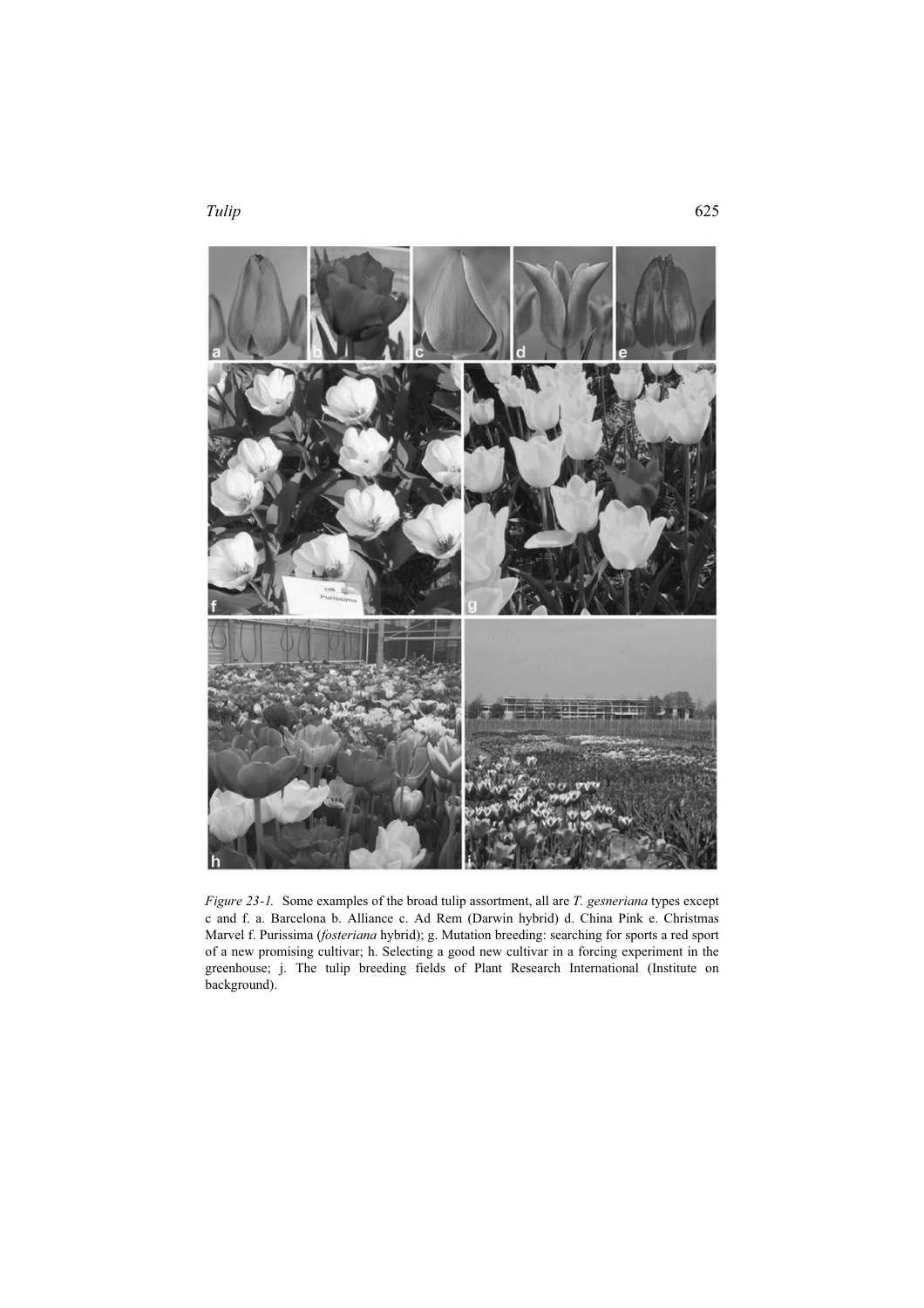*Table 23-1.* The taxonomic classification of the species of the genus *Tulipa* in the sections (bold names) of the two subgenera, *Tulipa* and *Eriostemones*, according to Van Raamsdonk and De Vries (1992, 1995).

| Subgenus Tulipa            |                                    |                                          |
|----------------------------|------------------------------------|------------------------------------------|
| Tulipa                     | Eichleres (Hall) Van               | Tulipanum de Reboul                      |
|                            | Raamsdonk                          |                                          |
| T. gesneriana L.           | T. ingens Hoog                     | T. agenensis DC.                         |
| <i>T. armena</i> Boiss.    | T. lanata Regel                    | T. systola Stapf                         |
| <i>T. hungarica</i> Borbas | T. tubergeniana Hoog               | T. kuschkensis                           |
| <i>T. suaveolens</i> Roth  | T. eichleri Regel                  | B. Fedtschenko                           |
| <i>T. didieri</i> Jord.    | T. fosteriana Hoog<br>ex W. Irving | T. julia C. Koch<br>T. aleppensis Boiss. |
|                            | T. greigii Regel                   | ex Regel                                 |
|                            | T. albertii Regel                  | T. praecox Tenore                        |
|                            | T. sosnovskyi                      |                                          |
|                            | Akhverdov et Mirzojeva             |                                          |
|                            | T. praestans Hoog                  |                                          |
|                            | T. kaufmanniana Regel              |                                          |
|                            | T. tschimganica                    |                                          |
|                            | Bochantzeva                        |                                          |
|                            | T. dubia Vvedensky                 |                                          |
|                            | T. subpraestans                    |                                          |
|                            | Vvedensky                          |                                          |
|                            |                                    |                                          |
| Kolpakowskianae            | <i><b>Clusianae Baker</b></i>      |                                          |
| (Hall) Van Raamsdonk       |                                    |                                          |
| <i>T. altaica Pall. Ex</i> | T. clusiana DC.                    |                                          |
| Sprengel                   | T. montana Lindley                 |                                          |
| T. lehmanniana             | T. linifolia Regel                 |                                          |
| Mercklin                   |                                    |                                          |
| T. tetraphylla Regel       |                                    |                                          |
| Subgenus Eriostemones      |                                    |                                          |
| (Boissier) Van             |                                    |                                          |
| Raamsdonk                  |                                    |                                          |
| Australes sensu Hall       | Saxatiles sensu Hall               | <b>Biflores</b> sensu Hall               |
| <i>T. australis</i> Link   | <i>T. humilis</i> Herb.            | T. turkestanica Regel                    |
| T. primulina Baker         | T. pulchella Fenzl.                | T. polychroma Stapf                      |
| T. biebersteiniana         | <i>T. saxatilis</i> Sieb.          | T. biflora Pallas                        |
| <b>Schultes</b>            | ex Sprengel                        | T. sogdiana Bunge                        |
| T. sylvestris L.           | T. bakeri A.D. Hall                | T. neustrueva Pob.                       |
| T. whittalii (Dykes)       | T. aucheriana Baker                | <i>T. tarda</i> Stapf                    |
| A.D. Hall                  |                                    | T. dasystemon Regel                      |
| T. ophanidea Boiss.        |                                    |                                          |
| Ex Heldr.                  |                                    |                                          |
| T. hageri Heldr.           |                                    |                                          |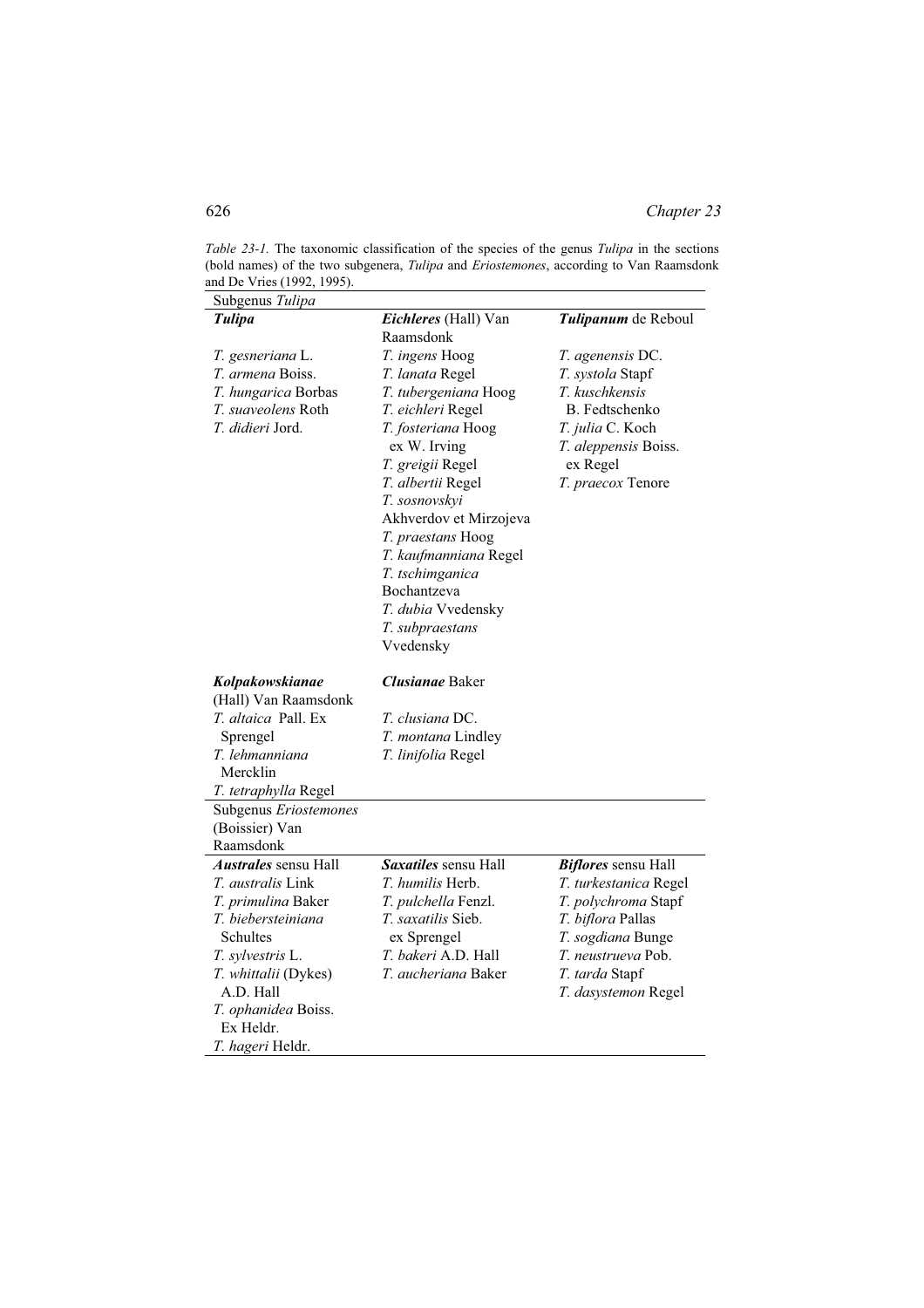# **2. GROWING TULIPS**

Normally tulips are vegetatively propagated. It is only for breeding purposes that tulips are crossed and seeds are harvested. After sowing, seeds require a period of low temperature to induce germination and to initiate a bulb primordium (Niimi, 1978). The embryo produces one cotyledonary leaf, a primary root, and a hollow diverticulum called a 'dropper'. The bulb primordium is positioned at the tip of the dropper. As the dropper grows further into the soil a bulblet is produced at the end of the dropper (Taillandier and Riviere, 1981). This small tulip bulb requires 4 to 5 years of growth before it reaches the critical minimal size for flowering. The minimal size depends on the genotype, but typically *T. gesneriana* bulbs must reach a circumference between 6 and 8 cm. Tulips grown for bulb production, commercial forcing and landscaping are vegetatively propagated. Daughter bulbs develop from the buds which are located in the axil of the bulb scales are used for vegetative propagation. The average propagation rate of most tulip cultivars is between two and three bulbs per year (Le Nard and De Hertogh, 1993).

The tulip bulb has an annual replacement cycle, which can be divided into three phases (Le Nard and De Hertogh, 1993):

(1) Mother bulbs are planted in autumn, when soil temperature decreases. Subsequently, the roots of the mother-bulb grow rapidly until November-December. Concurrently the fully differentiated shoot elongates slowly and the daughter-bulbs exhibit a slight growth. The scales of the mother bulbs begin to senescence slowly.

(2) During early spring, when temperatures increase and after an extend period of low temperature, plant growth becomes very active. Rapid shoot and floral bud elongation occurs prior to flowering. Flowering tulips form two or more leaves after flowering. The growth rate of the daughter bulbs increases to the maximum. Concurrently the mother bulb scales shrivel and progressively disappear.

(3) At the end of the spring, the aerial organs [stem, leaves and flower(s)] of the mother bulbs senescence and growth of the daughter bulbs ceases. During this period the daughter bulbs undergo initiation and differentiation of floral and vegetative buds and root primordia. All these organs are present in the daughter bulbs by the end of summer.

A very important factor affecting the growth and development and flowering of tulip is temperature. For flower initiation (phase 3), a relatively high temperature (17-23  $\degree$ C or higher) is needed. Thereafter (phase 1), a period of low temperature is required (2-9  $\degree$ C). Physiological changes occur at low temperatures that are required for optimal floral stalk elongation and flower development at the subsequent higher temperatures (14-20  $^{\circ}$ C) (phase 2). For commercial flower and potted plant production, flowering is controlled by simulating the temperature conditions required in nature (this called forcing). The cold period can be given partially by storing the bulbs in temperature controlled and highly ventilated rooms, prior to planting the bulbs. This called "precooling". The optimal length of the total cold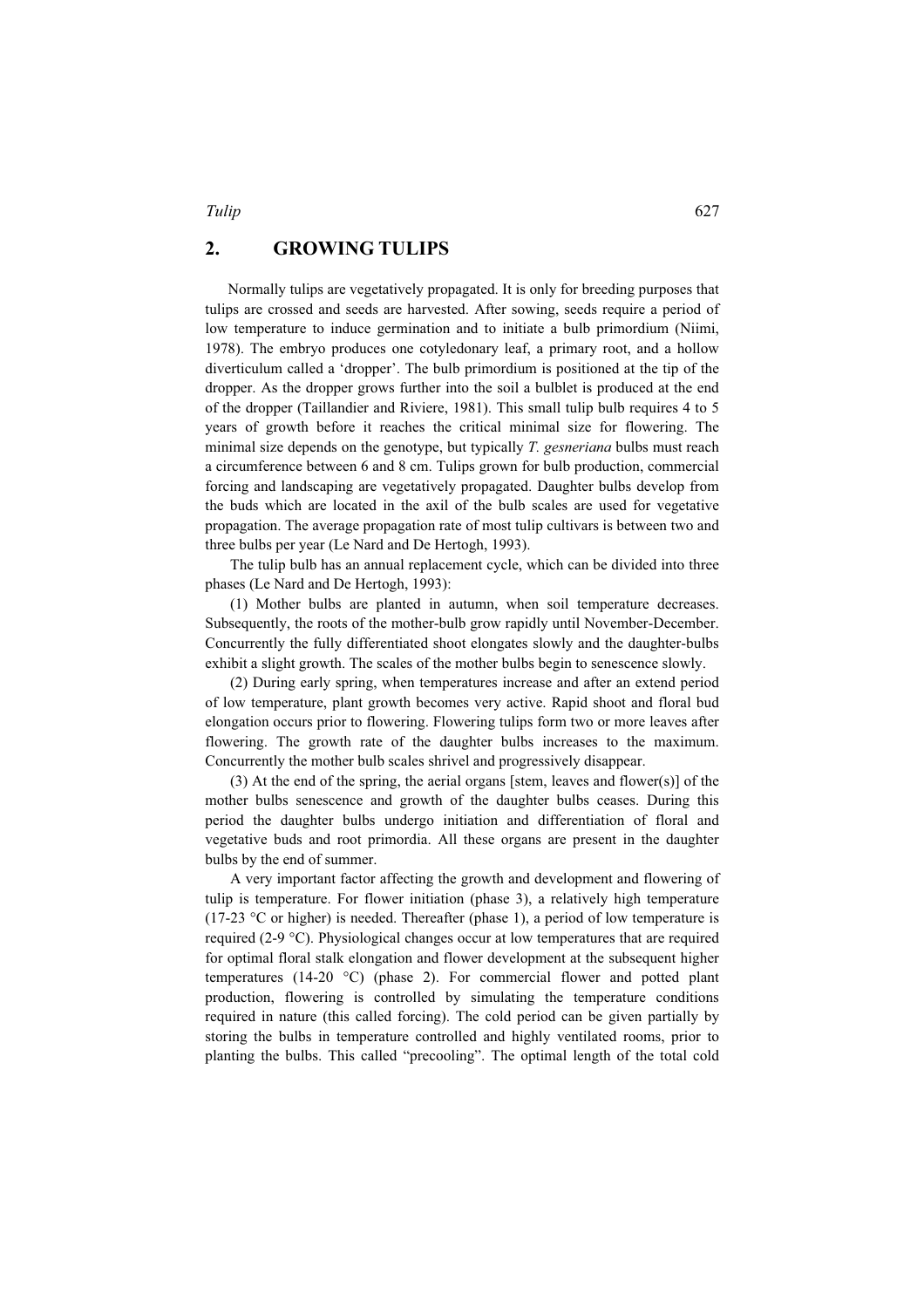treatment varies with the genotype. Le Nard and De Hertogh (1993) have published a review of the physiology of tulips.

# **3. SEXUAL REPRODUCTION**

Normally each tulip flower has one pistil and six anthers. There are variations in semi- and full-double cultivars. The pistil consists of a stigma, a short style and an ovary. The stigma and short style comprise about 20% of the total pistil length. The ovary has three carpels, each containing two rows of ovules. One ovary contains between 150 ovules *(T. turkestanica*) to 210-270 ovules (most species) to 300-450 ovules (*T. gesneriana*).

A central bundle of pollen tubes develops in the ovarian cavity after compatible pollination. Pollen tubes bend sideways and grow towards and into the ovules. At 15˚C, they reach the first ovules at 1-3 days after pollination. This temperature is optimal for most tulip crosses (Kho and Baër, 1971). The lowest ovules are reached about 7-11 days after pollination. The number of ovules penetrated by a pollen tube increases from 3 to 9 days after pollination. On average 68%-83% of the ovules is ultimately penetrated by a pollen tube (Van Creij et al., 1997a). In general, fertilization takes place after penetration of the ovule by a pollen tube. However, Van Creij et al. (1997b) observed no fertilization in several percent of the ovules with pollen tube penetration. Pecenicyn (1972) has described the fertilization process of several *Tulipa* species.

In tulips, the development from zygote to mature embryo follows a different pathway than found in most monocot angiosperms. The zygote of most species divides transversely resulting in an apical cell, which gives rise directly to the embryo, and a basal cell, which divides to form the suspensor. In tulips, the basal cell develops into a proembryonal cell complex and the apical cell gives rise to a part of this cell complex, the suspensor, and the embryo (Ernst, 1901, Haccius and Hausner, 1972, Wafai and Koul, 1982).

The first division of the zygote results in the formation of the basal cell, which is taller and contains more plasma than the apical cell. Haccius and Hausner (1972) observed in *T. tarda* that cell multiplication proceeded from the base to the apex. The developmental sequence of cell division is precisely ordered in *T. tarda*, while it is more variable in *T. altaica* (former name *T. kolpakowskiana* (Van Raamsdonk and De Vries, 1995). Irregularities in division order are frequently found in *T. gesneriana*. These first divisions result in the formation of an irregularly segmented cell complex, the so-called proembryonal cell mass (Van Creij et al. 1997b). Van Creij et al. (1997b) observed ovules containing a proembryonal cell mass starting three weeks following pollination at 15°C. The suspensor is formed at the chalazal side of the proembryonal cell mass starting about 3 to 6 weeks after pollination. The globular embryo develops on top of the suspensor from mostly six weeks after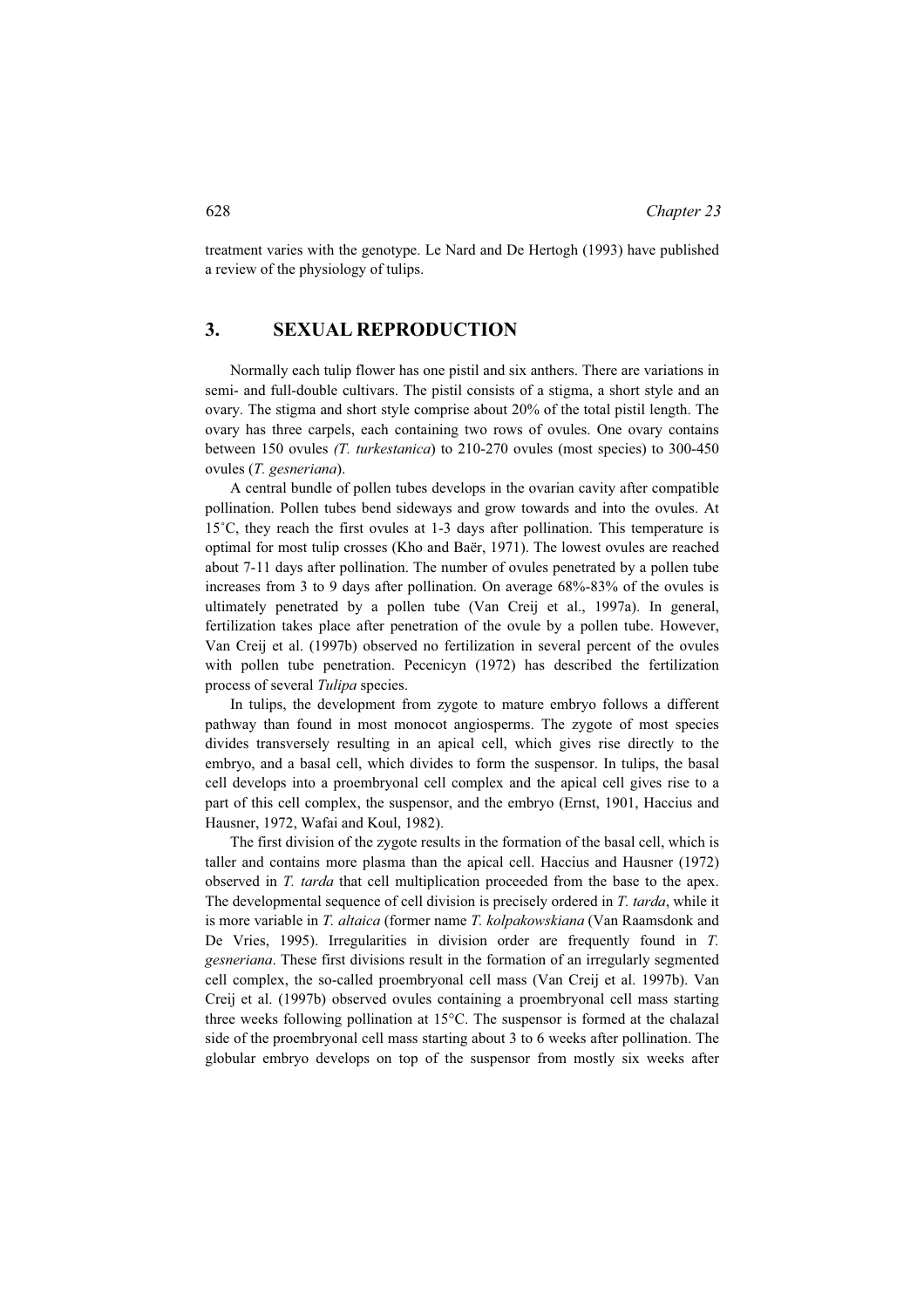pollination. In this stage, the suspensor and embryo are surrounded by endosperm. The suspensor degenerates at the advanced globular embryo stage. The globular embryo will elongate in length and develop into a spindle-shaped embryo. Most spindle-shaped embryos are found beginning nine weeks after pollination. Subsequently, the embryo sac is almost completely filled with endosperm at the spindle-shaped embryo stage. The endosperm around the embryo is digested and, ultimately, the embryo is positioned in a cavity filled with fluid. Mature seeds can be harvested about 12 weeks after pollination (Van Creij et al., 1997b).

Aberrations in embryo development were found in compatible crosses within *T. gesneriana* and within *T. fosteriana* (Sayama et al., 1982, Van Creij et al., 1997b). Sayama et al. (1982) observed seeds with endosperm but without embryo in both compatible crosses. Van Creij et al. (1997b) found the percentage of ovules with developing embryos in compatible *T. gesneriana* crosses varying between 16% and 50%. Aberrations in embryo and/or endosperm development were found in about 5% of the ovules with embryos. Most of these ovules exhibited abnormal endosperm (4%) and the majority also had a deformed embryo (3%). The development from zygote to spindle-shaped embryo was retarded in several ovules. This resulted in the appearance of ovules containing a proembryonal cell mass or a globular embryo at the stage seed pods are harvested.

## **4. BREEDING**

## **4.1 Improvement of Tulips**

The production of flowers and bulbs of an optimal quality can be seriously affected by many pathogens. Therefore, disease resistances are important breeding objectives. Introduction of genes for resistance should improve the commercial assortment of tulips. In addition the use of pesticides required should be significantly decreased. Beside the introduction of disease resistance, a shorter cold requirement and forcing period, an improved flower longevity, and new flower shapes and flower colours are important goals for tulip breeding.

Most tulip breeders focus on breeding within *T. gesneriana.* Parents are chosen on basis of forcing qualities, flower colour, flower form and disease resistances. Each year several thousands flowers are hand pollinated resulting in several ten thousands seedlings. After growing the seeds till adult plants, most breeders select around 0.1% - 1% of the best plants (plant habit, colour etc.) during forcing as cutflower in the greenhouses. After vegetative propagation further selection takes place for other characters as disease resistance, bulb production etc.

A very important method for tulip improvement is the exploitation of the genetic variation of other tulip species through interspecific hybridization (see 4.4).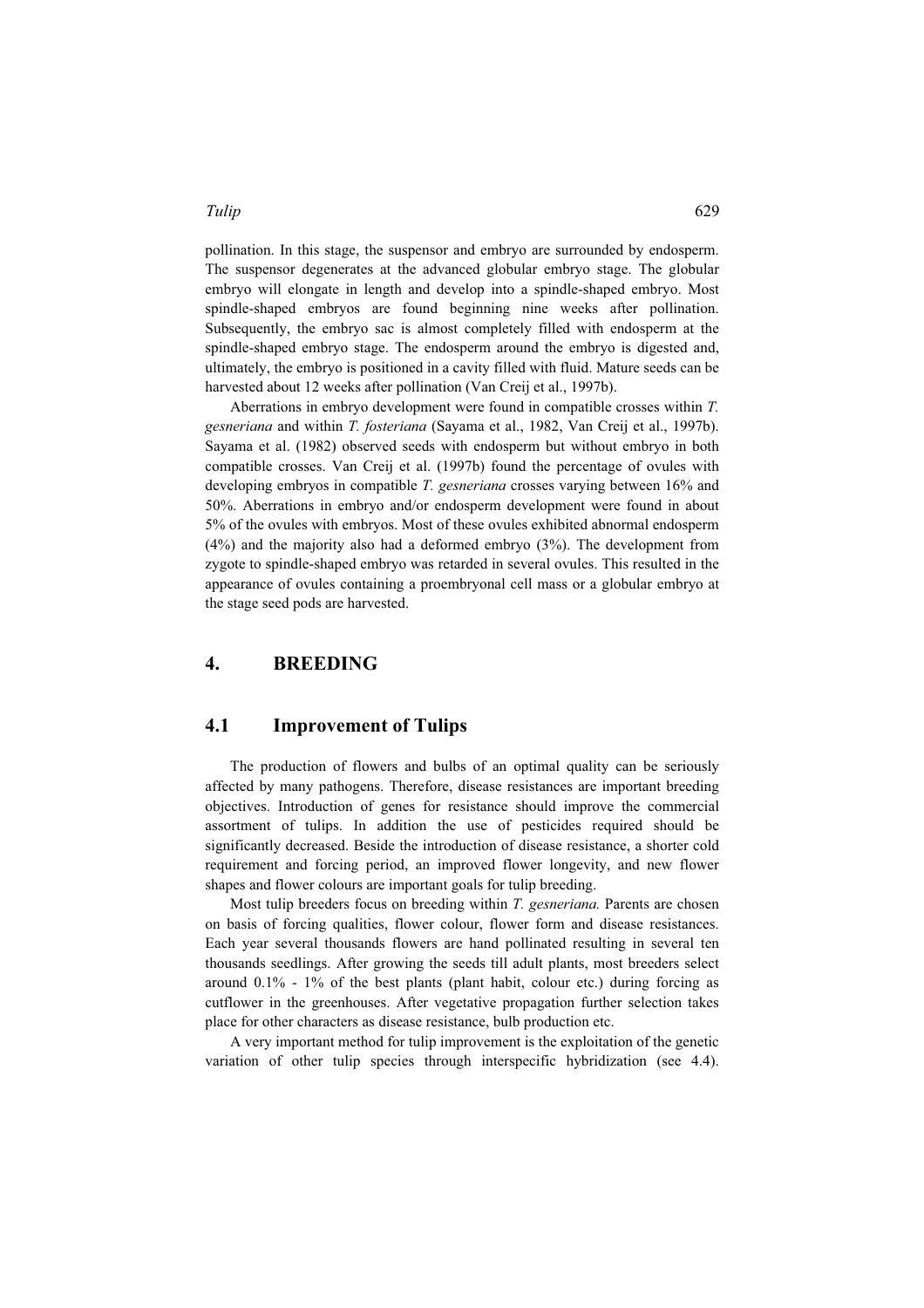Crossing barriers, however, have prevented the formation of hybrids in many interspecific tulip crosses. *T. gesneriana* has been crossed successfully with only 12 out of the approximately 55 tulip species by using conventional breeding methods (Van Eijk et al., 1991, Van Raamsdonk et al., 1995). Crossing barriers impeding sexual reproduction in interspecific tulip crosses are due to incongruity between the crossed species (Hogenboom, 1973).

The rapid introduction of new cultivars enriched with desirable traits for the tulip production is also hampered by several other factors. The main hindrance is the long period required for the development of a new cultivar. After crossing, 5 to 6 years are needed to obtain a flowering bulb. Subsequently, it takes another 10 to 20 years to screen the tulips for desirable characters and to propagate the bulbs for commercial release. The production of large numbers of bulbs needed for the introduction of a new cultivar could be enhanced if the multiplication rate could be increased. Despite many efforts to develop a rapid multiplication system *in vitro* (Baker et al., 1990, Hulscher and Krijgsheld, 1995, Chanteloube et al., 1995, Kuijpers and Langens-Gerrits, 1997), the production of tulip bulbs still occurs primarily by propagation in fields.

## **4.2 Disease Resistance**

Tulips can be affected by several diseases e.g. bulb-rot, fire, and viral diseases. Host resistance is the best approach to prevent such diseases. The most important pathogens are *Fusarium oxysporum* (bulb-rot), *Botrytis tulipae* and Tulip Breaking Virus (TBV). Also other fungi (*Pythium* spp., *Rhizoctonia tuliparum*/*solani*), viruses (Tobacco Necrosis Virus (TNV) and Tobacco Rattle Virus (TRV)), mites and nematodes (*Trichodoridae*, *Pratylenchus penetrans* and *Ditylenchus dipsaci*) can cause economic losses. The use of resistant cultivars reduces the use of chemical control, increases bulb production, and requires less labor for sorting and selecting harvested bulbs. Resistant cultivars are also important for bulb exports. Bulbs infected with *Fusarium* cause extra efforts to clean the stock and give rise to complaints from consumers.

Breeding research for *Fusarium* resistance was carried out by Van Eijk and coworkers (Van Eijk et al., 1983, Romanov et al., 1991). They produced reliable screening tests not only for clones but also for juvenile seedlings at the pre-selection stage. In these tests, bulbs are planted in *Fusarium*-infested soil and grown under standardized conditions for the entire season. After harvest, bulbs are examined for *Fusarium* infection. Almost absolute resistance was found within the *T. gesneriana*  assortment. Since seedling selection produces some susceptible plants (escapes), selected plants have to be re-tested at the clonal level. The inheritance of *Fusarium* resistance was investigated and it was found that the use of one resistant parent can result in resistant descendants.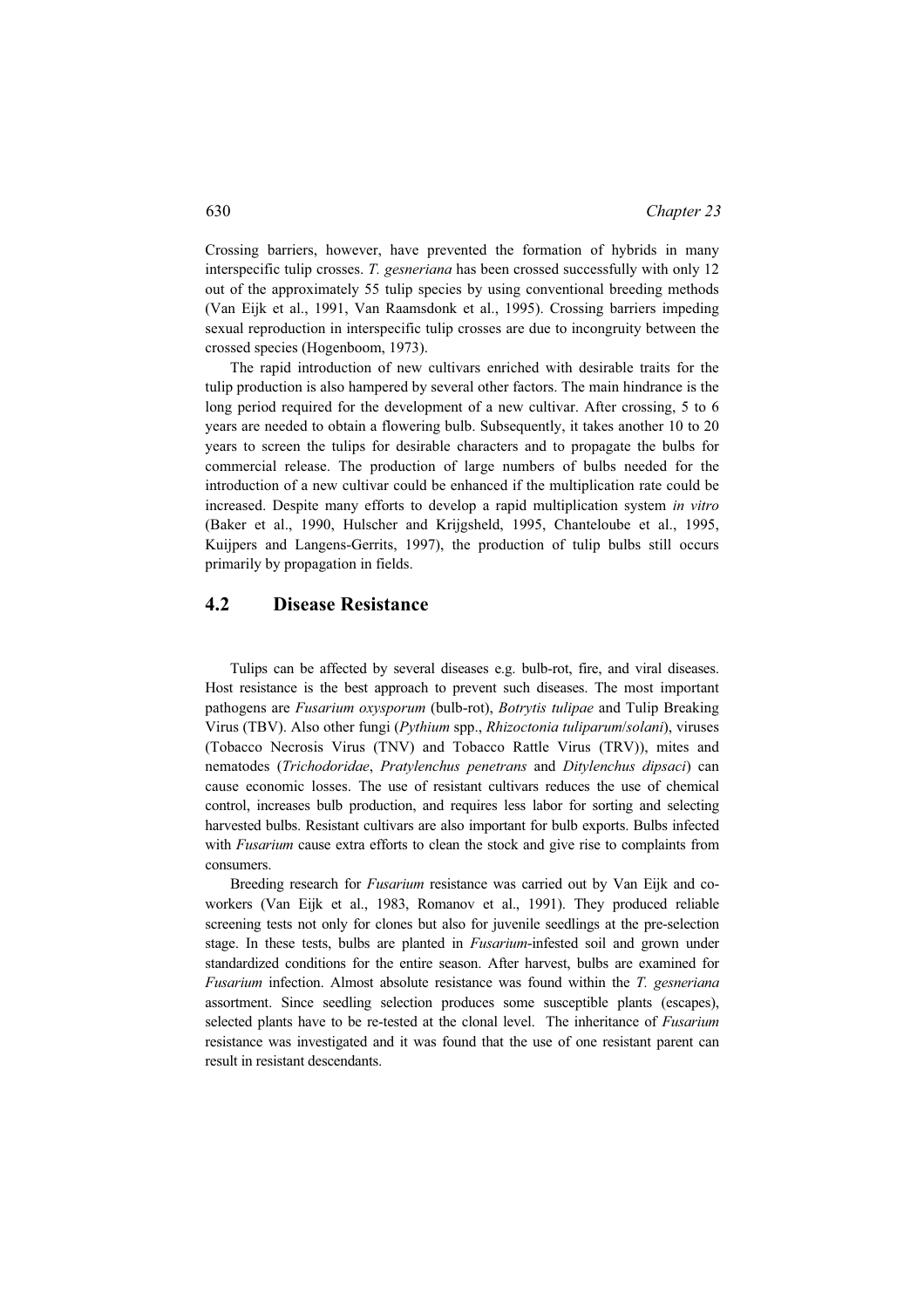Research on tulip breaking virus (TBV) (Romanov et al., 1991, Straathof et al., 1997, Eikelboom et al., 1992) resulted in reliable screening tests at the clonal and seedling level. Viruliferous aphids inoculate leaves of flowering plants. Flower breaking was observed one year after inoculation. Absolute TBV resistance was found in several *T. fosteriana* cultivars, e.g. 'Cantata' and 'Princeps'. In crosses between *T. gesneriana* x *T. fosteriana* highly resistant genotypes were found. These crosses, also called Darwin hybrids, are mostly triploid and suffer from F1-sterility. Artificial doubling of the chromosome could solve this problem in the future (Van Tuyl, 1996, Van Tuyl and De Jeu, 1997).

An assay for screening tulips for resistance to *Botrytis tulipae* (Straathof et al., 2002) has been developed. Absolute resistance was found in *T. tarda.* However, this species can not be crossed with the assortment of *T. gesneriana*. In some cultivars of *T. gesneriana* and *T. kaufmanniana* partial resistance was found. At Plant Research International (PRI) breeding for *Botrytis* resistance is in progress.

For the future, resistance to the three main diseases of tulip must be combined in order to have multi-resistant tulips. PRI has been conducting research to accomplish that task in co-operation with a group of tulip growers.

# **4.3 Flower Longevity**

Flower longevity, the life of a cut flower or potted plant is one of the most important characteristics for the consumer. Research has shown that large genetic variation is available in the cultivar assortment (Van Eijk and Eikelboom, 1976, Van der Meulen and Van Oeveren, 1993, Van der Meulen et al., 1997). They developed screening tests in which the vase life of a genotype could be estimated. A good correlation was found between the longevity of the flower still attached to the bulb and the vase life of the flower (Van Eijk and Eikelboom, 1976). The variation in flower longevity among cultivars varied from 8 to 16 days, when evaluated at 14°C. Studying segregating populations derived from these cultivars, the flower longevity varied from 6 to 22 days (Van der Meulen et al., 1997). This means that selection for longer flower longevity, based on additive effects of several genes, is a promising method.

# **4.4 Methods for Overcoming Crossing Barriers After Interspecific Hybridization**

A wide range of techniques has been developed to bypass crossing barriers in many crops. Manipulation of the fertilization process is rather difficult. Most techniques focus, therefore, on bypassing crossing barriers prior to fertilization or post-fertilization.

Pre-fertilization barriers have been bypassed in several different interspecific crosses after bud-pollination (Sink et al., 1978), the use of the cut-style method or the grafted-style method (Van Tuyl et al., 1991, Wietsma et al., 1994), placental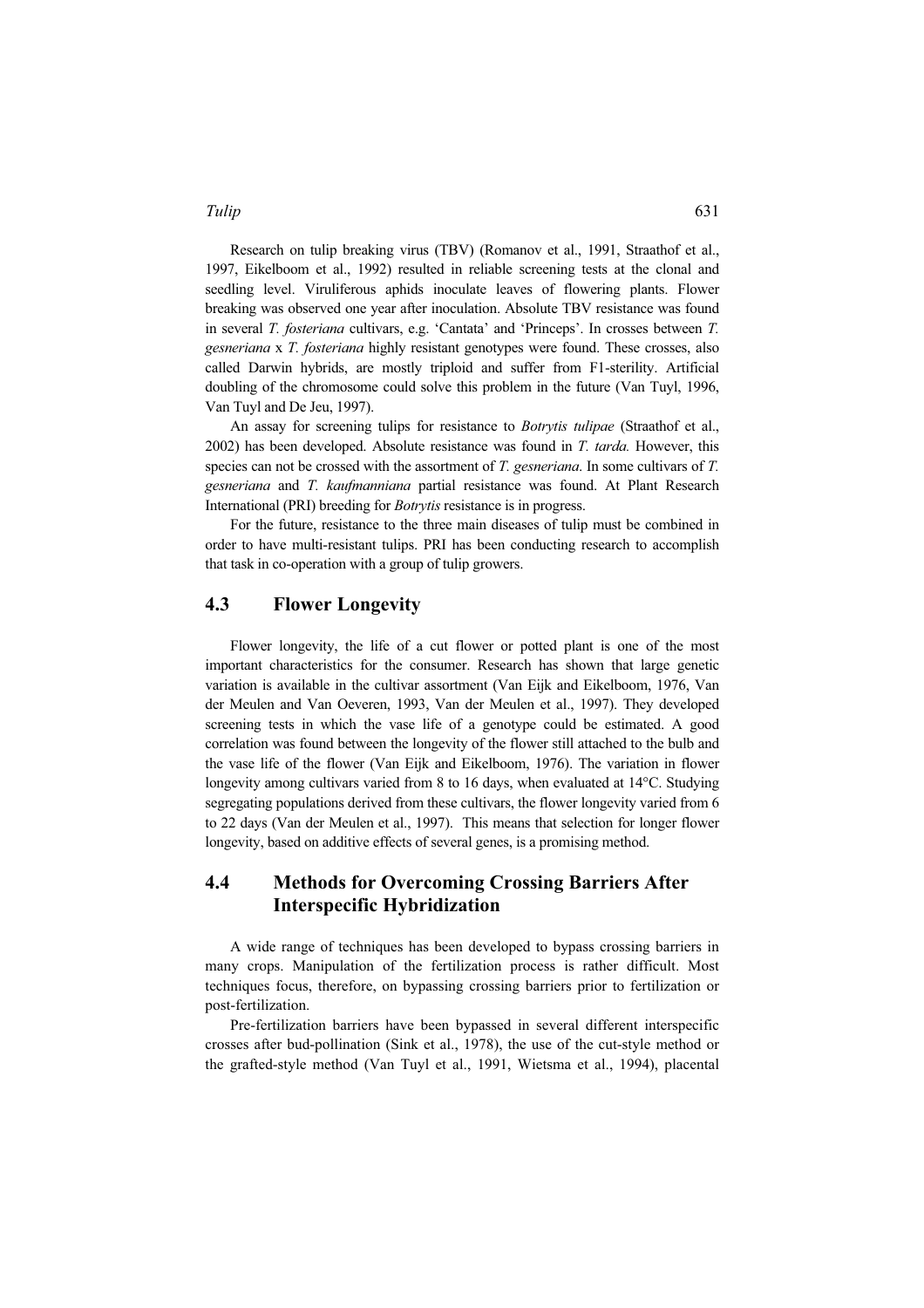pollination (Zenkteler, 1990, Sink et al., 1978) and pollination of isolated ovules (Stewart, 1981). In tulip, the cut-style method and placental pollination have been studied (Van Creij et al., 2000a). Following the cut-style method, the style is cut above the ovary and subsequent pollinated at the cut surface of the remaining portion of the style. The percentage of ovules with pollen tube penetration did not increase in crosses between *T. gesneriana* and five other *Tulipa* species after the application of the cut-style method. For placental pollination, ovaries were cut longitudinally into six sectors and placed *in vitro*. Each sector contained a placenta with a row of ovules and the ovary wall. Pollen was applied on the placenta. Pollen tube penetration percentages were not increased after placental pollination compared to stigmatic pollination. However, after placental pollination, most of the ovules with pollen tube penetration showed subsequent embryo germination.

Methods for bypassing post-fertilization barriers focus on the survival of hybrid embryos and on restoring the fertility of  $F_1$ -hybrids. Embryo culture, ovule culture, ovary-slice culture and ovary culture have been developed to enable hybrid embryos to survive *in vitro* (for reviews see Williams et al., 1987, Sharma et al., 1996). The application of embryo rescue techniques in tulip breeding has been reported by Van Tuyl et al. (1990), Custers et al. (1992, 1995) and Van Creij et al. (1999, 2000b). More embryos could be rescued from an earlier developmental stage (4 wk. postpollination) with ovule culture, as compared to embryo culture. Also, more embryos could be rescued at each culture date with ovule culture in comparison with embryo culture (Custers et al., 1995). The efficiency of direct ovule culture and ovary-slice culture followed by ovule culture has studied by Van Creij et al. (1999). For ovaryslice culture, ovaries were cut transversely in eight sections and placed on medium. The percentage of germinating embryos increased, in most cases, significantly with a more advanced developmental stage of the embryos at the start of the culture. The results of ovary-slice culture, started at various dates after pollination, were comparable to or better than the results of direct ovule culture. By using ovary-slice culture and/or ovule culture, unique hybrids have been obtained from the crosses *T. gesneriana* x *T. agenensis* and *T. gesneriana* x *T. praestans* (Van Creij et al., 1999*)*.

Post-fertilization barriers may cause sterility of  $F_1$ -hybrids. Sterility of  $F_1$ hybrids can be caused by the lack of chromosome pairing during meiosis. In many crops, chromosome doubling has restored fertility. Recently, tetraploid tulip cultivars have been produced after treating tulip stems from bulbs *in vitro* with oryzalin or colchicine (Eikelboom et al., 2001, Van Tuyl et al., 2002).

Various techniques have in most cases to be applied for the production of viable hybrid plants of a specific cross. When prefertilization barriers hinder interspecific hybridization, they must be bypassed. However, once prefertilization barriers are bypassed, embryo rescue techniques must often be used to save the hybrid embryos from a premature death. Finally, sterility of the  $F_1$ -hybrids must often be overcome.

*In vitro* pollination offers the prospects to perform an integrated system of pollination, fertilization and embryo-rescue techniques under optimal environmental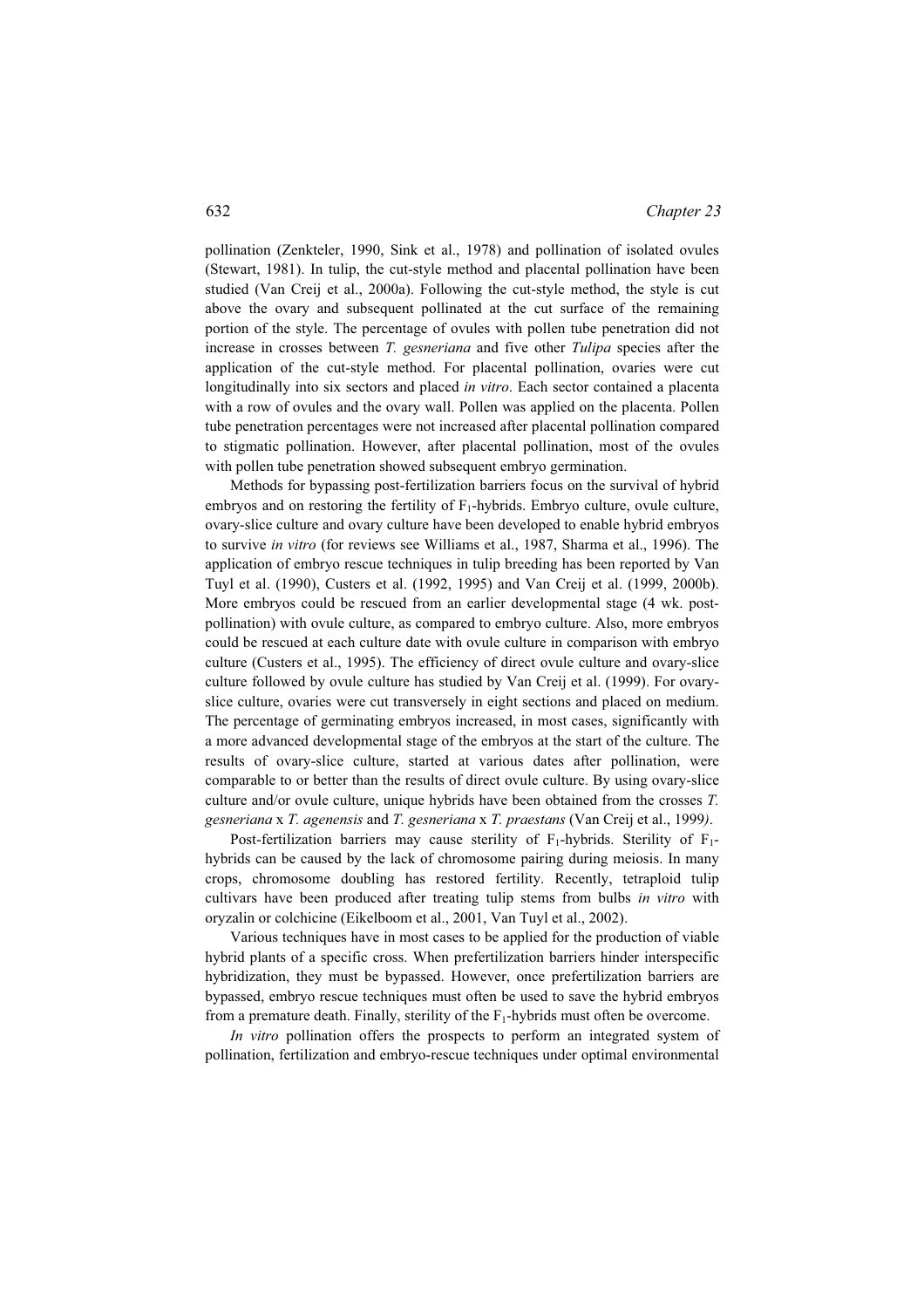conditions. Van Creij (1997) describes a procedure for *in vitro* pollination of tulip, using compatible intraspecific *Tulipa gesneriana* crosses as model system. Application of *in vitro* pollination offers good prospects for tulip breeding. Pollination methods, such as intra-ovarian pollination, which might bypass prefertilization barriers can be developed. Interspecific crosses showing postfertilization barriers can be made *in vitro*, or ovary culture can be started at early culture dates. The number of embryos that germinated was doubled after *in vitro* pollination compared to the application of ovary-slice culture followed by ovule culture started 3 weeks after pollination. The bulblets obtained *in vitro* can be used for polyploidization treatments *in vitro*.

## **4.5 Interspecific Hybridization**

Many crosses between *T. gesneriana* and other tulip species have been carried out to enrich the commercial assortment with desirable traits from these species. However, incongruity barriers impede sexual reproduction in many interspecific tulip crosses either in whole or in part. These barriers can prevent or diminish the formation of viable seeds prior to fertilization (pre-fertilization barriers), during fertilization, or post-fertilization. Liedl and Anderson (1993) published a review concerning reproductive barriers.

Crosses between cultivars from *T. gesneriana* and species from all eight sections of the genus *Tulipa* have been carried out by Van Eijk et al. (1991) and Van Raamsdonk et al. (1995). Pre-fertilization barriers and post-fertilization barriers have been studied in interspecific tulip crosses, with *T. gesneriana* as one of the parents (Van Creij et al., 1997a, 1997b). Beside cultivars of *T. gesneriana*, the commercial assortment consists of the Darwin hybrids (crosses between *T. gesneriana* and *T. fosteriana*), which are mostly triploid. The use of triploid cultivars for further breeding is impossible due to  $F_1$  –sterility. In contrast, *T*. *gesneriana* was found to be compatible with other species of the same section (*Tulipa*). Analysis of pollen tube growth in the pistil and pollen tube penetration in the ovules in reciprocal crosses between *T. gesneriana* and *T. didieri* exhibited pollen tube growth percentages comparable to intraspecific *T. gesneriana* crosses (Van Creij et al. 1997a). Van Raamsdonk et al. (1995), however, found that fewer hybrid F1 bulbs were produced in crosses with *T. didieri* as pistillate parent when compared to crosses with *T. didieri* as pollen donor. Apparently, post-fertilization barriers diminish the number of viable  $F_1$  bulbs obtained from the cross *T. didieri* x *T. gesneriana*.

Hybrids were produced in several crosses between *T. gesneriana* and representatives of the section *Eichleres* (Van Eijk et al., 1991, Van Raamsdonk et al., 1995). Crosses between *T. gesneriana* (pistillate parent) and *T. kaufmanniana* and *T. fosteriana* exhibited high pollen tube penetration percentages (Van Creij et al., 1997a). Small numbers of seeds were obtained from these crosses (Van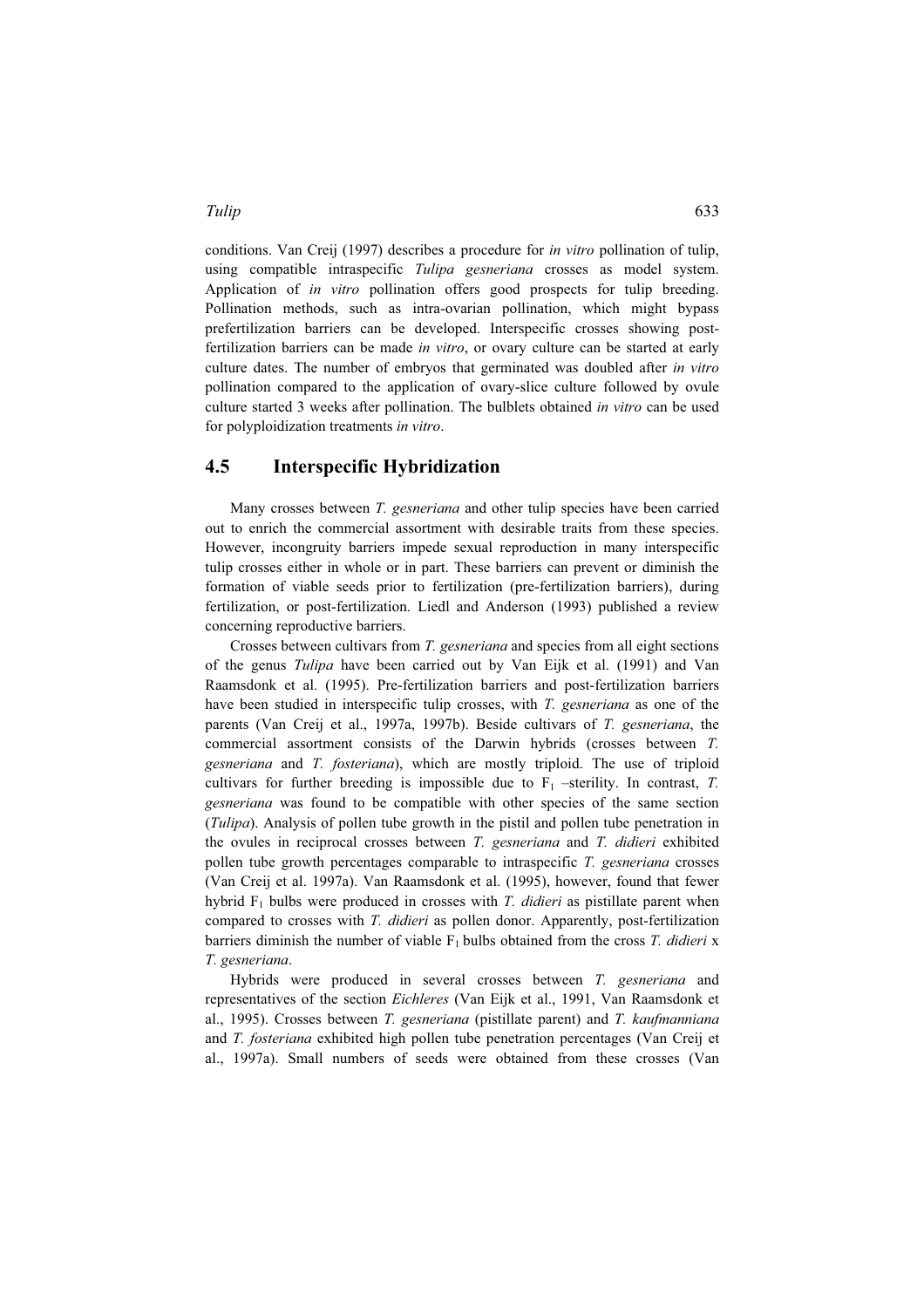Raamsdonk et al., 1995). Seed production has never been reported for the cross *T. gesneriana* x *T. praestans*, despite relatively high percentages of ovules with pollen tube penetration (Van Creij et al., 1997b). Apparently, post-fertilization barriers hinder or prevent the formation of viable seeds in these crosses. Custers et al. (1995) studied the ovule content of swollen ovules of the cross *T. gesneriana* x *T. kaufmanniana*, six weeks after pollination. About half of the swollen ovules contained embryos that ceased to grow. Others showed remnants of embryo tissue or were empty. Embryos continued to grow in only 10-25% of the swollen ovules. However, the sizes of these embryos were highly variable and most of them remained smaller than control embryos. Most of these ovules did not produce germinating seeds. This confirms the presence of post-fertilization barriers. Either no or a low number of ovules were penetrated by a pollen tube after pollination of pistils of *T. fosteriana*, *T. praestans* or *T. kaufmanniana* with pollen from *T. gesneriana* (Van Creij et al., 1997a). This indicates the occurrence of prefertilization barriers.

Crosses between *T. gesneriana* and species from the section *Tulipanum* did not produce verified hybrids, except for *T. systola* Stapf (=*T. stapfii* Turrill; Van Raamsdonk and De Vries, 1995). Relatively high percentages of pollen tube penetration were found in the cross *T. gesneriana* x *T. agenensis*. Embryogenesis has been studied in this cross and compared with embryogenesis in a compatible *T. gesneriana* cross. Fewer embryos were formed from the cross *T. gesneriana* x *T. agenensis* when compared to the compatible cross. Embryogenesis was also retarded. The first globular embryos and spindle shaped embryos were found at later dates and the relatively lower number of spindle shaped embryos in mature seeds had a shorter average length than in the compatible cross. This retarded development, in combination with the higher percentages of ovules with aberrations in development from 4.5 weeks after pollination, mainly in endosperm formation, reveal that post-fertilization barriers occur at this level. Pre-fertilization barriers prevented pollen tube penetration in the ovules in the reciprocal cross. This resulted in pollen tube penetration percentages lower than 1% (Van Creij et al., 1997b).

Crosses between *T. gesneriana* and species from the sections *Kolpakowskianae* and *Clusianae* and from the subgenus *Eriostemones* have never been successful (Van Eijk et al., 1991, Van Raamsdonk et al., 1995). Pre-fertilization barriers prevented normal pollen tube growth in crosses between *T. gesneriana* as the pistillate parent and *T. altaica*, *T. clusiana, T. sylvestris*, *T. pulchella* and *T. turkestanica*. Pollen tubes had reached no more than 7% of the ovules in some flowers of these crosses. However, pollen tube penetration percentages up to 31% (*T. pulchella*) or 87% (*T. clusiana*) were found in a low number of flowers of the reciprocal crosses (Van Creij et al., 1997a).

Crosses between several other tulip species were also carried out to investigate the possibility of using these species hybrids in bridge crosses. Species of the same section can often be crossed (Van Raamsdonk et al., 1995). The crosses exploited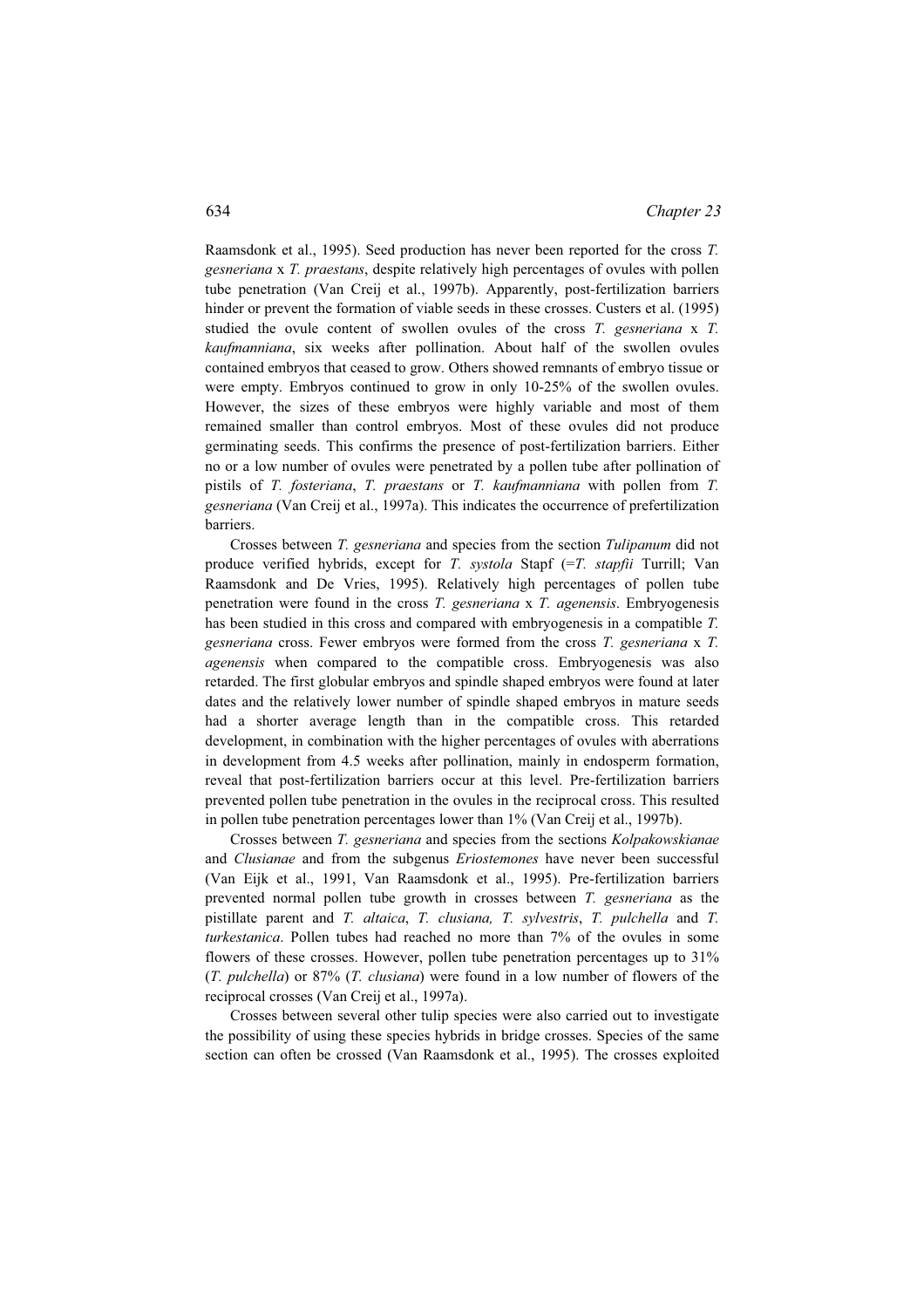between species of the section *Eichleres* and the section *Tulipanum* did not succeed. F1 bulblets were produced from crosses between species of the section *Eichleres* and *Clusianae*. They were, however, never verified on hybrid origin. Crosses made between *T. systola* (section *Tulipanum*) and some species of the section *Eichleres* were also not successful (Van Raamsdonk et al., 1995). Nevertheless, *T. systola* might be used in bridge crosses between species of the section *Tulipanum* and *T. gesneriana*, The species of the section *Eichleres,* which can be crossed with *T. gesneriana,* can only be used in bridge crosses with species of the same section.

Several factors proved to influence the rate of pollen tube growth and pollen tube penetration and the number of seeds obtained in tulip crosses. Reciprocal differences were found in the numbers of ovules with pollen tube penetration. Van Raamsdonk et al. (1995) found reciprocal differences in seed set on the plant. The maternal genotype affected the percentages with pollen tube penetration (Van Creij et al., 1997a). They also found the percentages of ovules with pollen tube penetration differed largely between the different flowers of the specific crosses and between both years. Cultivar-effects, effects of accessions, and year-effects were found to influence seed set in interspecific tulip crosses (Van Eijk et al., 1991, Custers et al., 1995).

## **4.6 Mutation Breeding**

Tulip is a vegetatively propagated crop and during cultivation hundreds of natural mutants (sports) were selected (Van Scheepen, 1996). Mutations can exhibit difference in flower (edge) colour or flower shape (parrots, fringed and double). Differences exist in the mutation sensitivity of cultivars. Many mutants are known from specific cultivars, e.g. 'Bartigon', 'William Copland', 'Murillo' and 'Apeldoorn'.

In order to produce mutations artificially, the possibilities of Röntgen (X-rays) for mutation breeding in tulips have been investigated (Broertjes and Alkema, 1970, Van Harten and Broertjes, 1989). Mother bulbs, as well as daughter bulbs, can be used for mutation induction. Also the dosage required varies from 350 to 550 rad. The radiation can be applied early in the planting season (August) or late (November). Besides mutations in flower colour and flower shape, mutations also occur in the colour of the leaf edge, in plant height and in bulb production. In the 1970's PRI released several radiation mutants of 'Preludium' and 'Lustige Witwe'. Private breeders are still using mutation breeding techniques (Straathof and Eikelboom, 1997).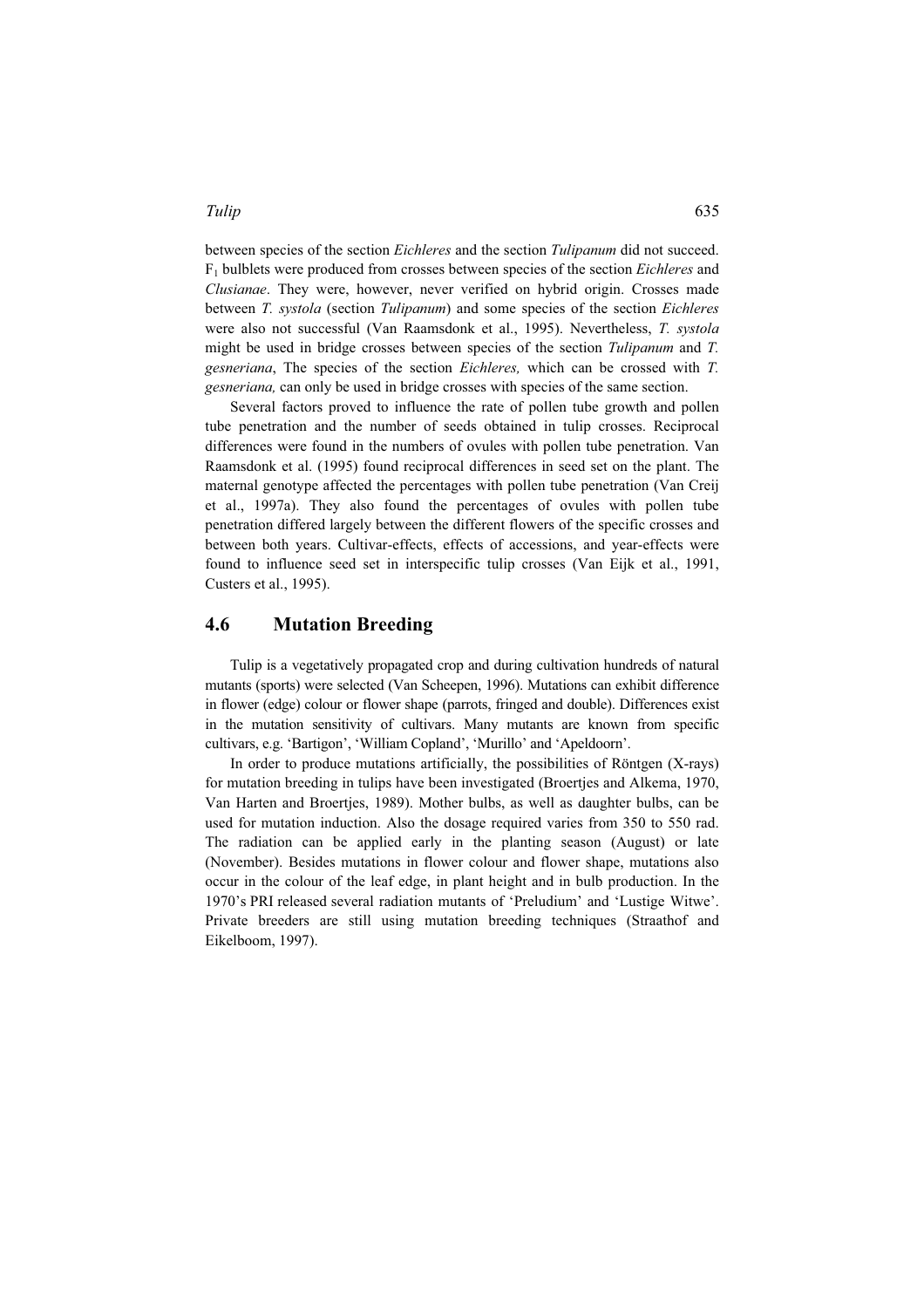# **5. PLOIDIZATION TECHNIQUES**

## **5.1 Polyploidization**

The number of chromosomes of many cultivars and *Tulipa* species have been investigated (Zeilinga and Schouten, 1968a). The assortment consists mainly of diploids (two sets of 12 chromosomes;  $2n = 2x = 24$ ), some triploids (mainly Darwin hybrids) and a rare tetraploid  $(2n = 4x = 48)$ . The production of tetraploids using laughing gas was described by Zeilinga and Schouten (1968b). By placing plants, which were pollinated a week previously, for one day in a cylinder with laughing gas  $(N<sub>2</sub>O)$  and 5 to 6 atmospheric pressure, tetraploid seedlings were obtained. To improve the fertility of these tetraploids, they were crossed mutually. Highly fertile tetraploid cultivars of *T. gesneriana* and tetraploids of *T. fosteriana* and *T. kaufmanniana* were released to Dutch tulip companies in 1989 and 1991 (Straathof and Eikelboom, 1997).

Recently, using *in vitro* polyploidization techniques, similar as in *Lilium*, tetraploid tulip cultivars have been produced (Eikelboom et al., 2001, Van Tuyl et al., 2002). For future tulip breeding, this technique will undoubtedly have an important role in overcoming interspecific crossing barriers.

# **5.2 Haploidization Using Microspore Culture**

The production of *in vitro* haploid plants using micropore culture is a technique used in many plant species in order to produce homozygous plants. Research showed that tulip was more promising to develop via this technique these plants than lily (Van den Bulk et al., 1992, Van den Bulk and Van Tuyl, 1997). Embryo-like structures from young pollen (microspores) were obtained in tissue culture. However, due to the difficulties with the *in vitro* propagation of tulips, this research was completed without obtaining homozygous doubled haploids.

## **6. MOLECULAR BREEDING METHODS**

## **6.1 Transformation**

Wilmink and co-worker (Wilmink et al., 1992, 1995), have investigated genetic modification of tulips. Using a Particle Delivery System, transient expression of the reporter gene for beta-glucuronidase was demonstrated. It was shown that the CAMV 35S as well as the TR2' promoter were active in flower stem explants. Regeneration and bulb formation of tulip *in vitro* is, however, extremely difficult and it takes many years for a flowering tulip will be obtained. Seven years after selecting

#### 636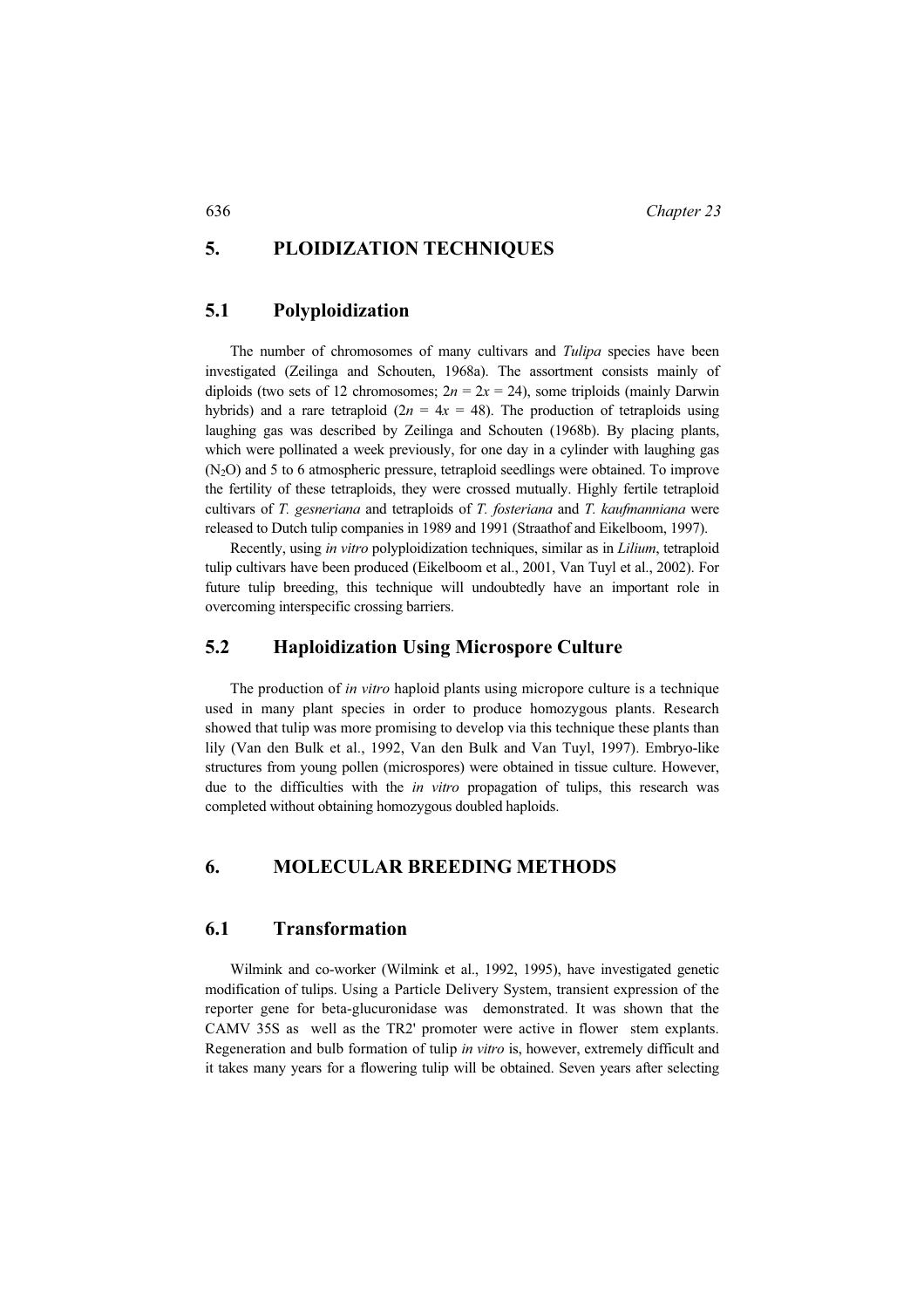Gus-positive and PPT-resistant explants only one complete transgenic tulip plant flowered. It proved, however, that stable integration was established.

## **6.2 Marker-Assisted Breeding**

Tulip and the long juvenile period is highly suitable for using molecular marker techniques and this makes pre-selection possible. Marker-assisted breeding has been investigated using AFLP-markers in lily and tulip (Van Heusden at al., 2002). AFLP-markers were found over the entire tulip genome (12 linkage groups). Several AFLP-markers were linked with TBV-resistance (Van Heusden, pers. comm.). In the future, the application of PCR-derived markers for various characters will speed up the breeding process of tulips.

# **7. FUTURE PROSPECTS**

Tulip is a crop with a long juvenile period. It takes at least 25 years to develop a new cultivar after carrying out a cross. When disease resistance tests are performed, this will take even longer. To reduce the use of pesticides, restricted by many governments, disease resistance will be required in the future. Currently, *in vitro* propagation is not an economical method to speed up this process. Therefore, for the future, the application of molecular assisted breeding techniques can be an important tool for reaching the goal of developing a tulip assortment, which can be grown without large disease problems.

#### **References**

- Anonymous, (1996) Tuinbouw statistiek 1995: handel-teelt-industrie. Afdeling Documentatie/Statistiek van PGF (Produktschap voor Groenten en Fruit) en PVS (Productschap voor Siergewassen), Den Haag, The Netherlands.
- Anonymous, (2002) Productschap Tuinbouw/BKD Beplante oppervlakten Bloembollen 2002, voorjaarsbloeiers.
- Baker, C.M., Wilkins, H.F. and Ascher, P.D. (1990) Comparisons of precultural treatments and cultural conditions on *in vitro* response of tulip, *Acta Hortic*. 266, 83-90.
- Botschantzeva, Z.P. (1962*)* Tulips*. Taxonomy, morphology, cytology, phytogeography and physiology,* (Russian edn), English translation: Varekamp, H.Q. (1982) Balkema, Rotterdam, The Netherlands.
- Broertjes, C. and Alkema, H.Y. (1970) Mutation breeding in flowerbulbs, *Acta Hortic*. 23, 407-412.
- Chanteloube, F., Courduroux, J.-C., Tort, M. and Le Nard, M. (1995) Micropropagation of *Tulipa gesneriana* L.: regeneration of bulblets on growing floral stem segments cultured *in vitro*, *Acta Bot. Gallica* 142, 301-307.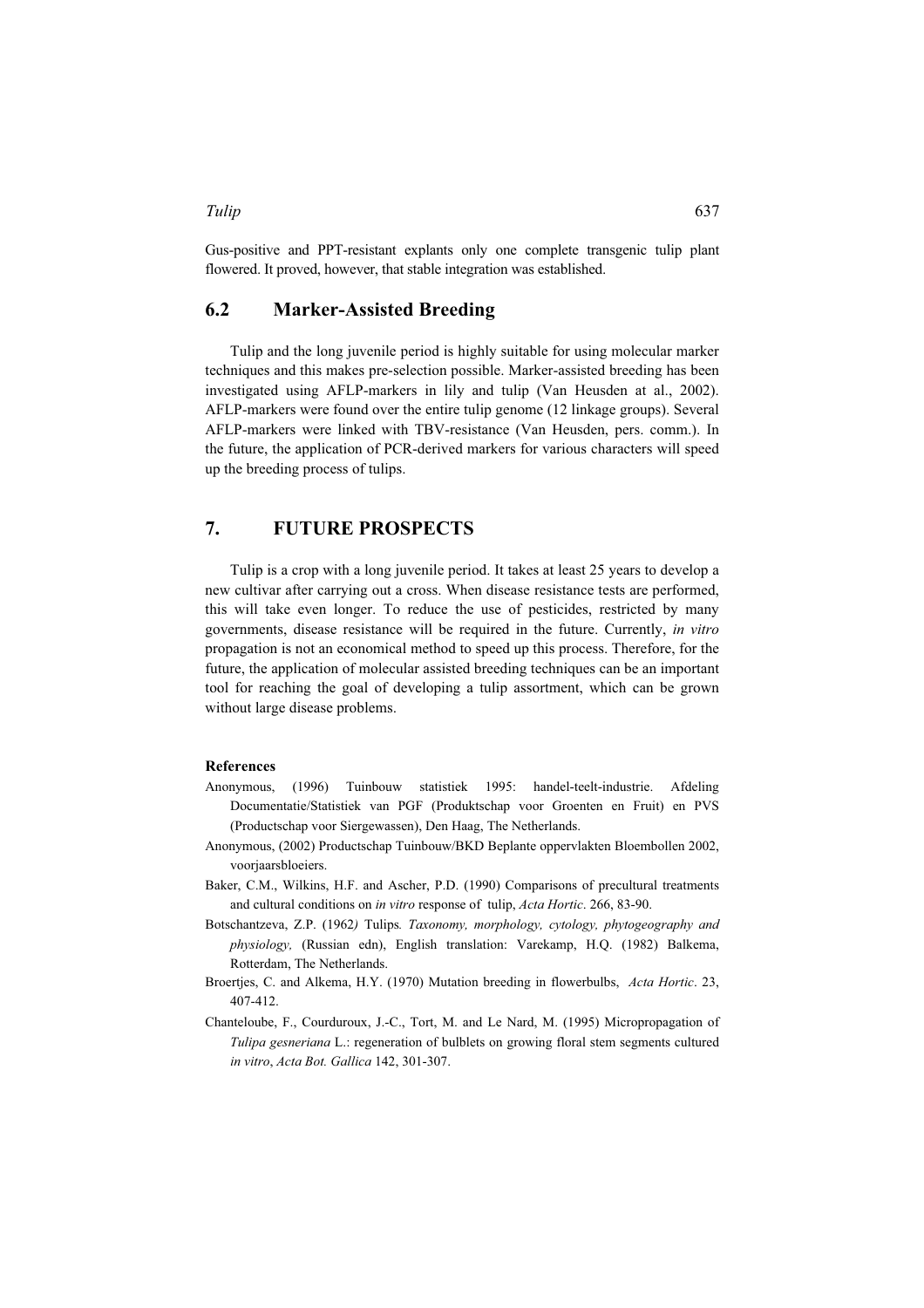- Custers, J.B.M., Eikelboom, W., Bergervoet, J.H.W. and Van Eijk, J.P. (1992) *In ovulo* embryo culture of tulip (*Tulipa* L.); effects of culture conditions on seedling and bulblet formation*, Scientia Hortic*. 51, 111-122.
- Custers, J.B.M., Eikelboom, W., Bergervoet, J.H.W., and Van Eijk, J.P. (1995) Embryorescue in the genus *Tulipa* L.; successful direct transfer of *T. kaufmanniana* Regel germplasm into *T. gesneriana* L., *Euphytica* 82, 253-261.
- Dash, M. (1999) Tulpengekte. Spectrum B.V. , Utrecht, The Netherlands.
- Eikelboom, W., Van Eijk, J.P., Peters, D. and Van Tuyl, J.M. (1992). Resistance to Tulip Breaking Virus (TBV) in Tulip, *Acta Hortic.* 325, 631-636.
- Eikelboom, W., Straathof, Th.P., and Van Tuyl, J.M. (2001) Tetraploide "Christmas marvel" methoden om tetraploide tulpen te verkrijgen, *Bloembollencultuur* 112 (12), 22-23.
- Ernst, A. (1901) Beitrage zur Kenntnis der Entwickelung des Embryosackes und des Embryos (Polyembryonie) von Tulipa gesneriana L., *Allg. Bot. Ztg*. 88, 37-77.
- Haccius, B. and Hausner, G. (1972) Frühembryogenese und Polyembryonie-Problem in der Gattung *Tulipa* L., *Beitr. Biol. Pflanz*. 48, 207-228.
- Hall, A.D. (1940) The genus *Tulipa*. The Royal Horticulture Society, London, England.
- Hogenboom, N.G. (1973) A model for incongruity in intimate partner relationships, *Euphytica* 22, 219-233.
- Hoog, M.H. (1973) *On the origin of Tulipa*. Lilies and other *Liliaceae*, Royal Horticulture Society, London, England, pp. 47-64.
- Hulscher, M. and Krijgsveld, H.T. (1995) Micropropation of tulip, *Acta Hortic*. 420, 104-106.
- Kho, Y.O. and Baër, J. (1971) Incompatibility problems in species crosses of tulips, *Euphytica* 20, 30-35.
- Kuijpers, A.M. and Langens-Gerrits, M. (1997). Propagation of tulip *in vitro*. Acta Hortic 430: 321-324.
- Le Nard, M. and De Hertogh, A.A. (1993) *Tulipa*, In A.A. De Hertogh and M. Le Nard (eds.), *The physiology of flower bulbs*, Elsevier, Amsterdam, The Netherlands, pp. 617- 682.
- Liedl, B.E. and Anderson, N.O. (1993) Reproductive barriers: identification, uses and circumvention. *Plant Breed Rev*. 11, 11-154.
- Niimi, Y. (1978) Influence of low and high temperatures on the initiation and the development of a bulb primordium in isolated tulip embryos, *Scientia Hortic*. 9, 61-69.
- Pecenicyn, V.P. (1972) The double fertilization in species of *Tulipa* with fritillaria-type of embryo-sac. (Russian edn.) English translation Varekamp, H.Q., *Botaniceskij Zurnal* 57, 465-469.
- Romanow, L.R., Van Eijk, J.P., Eikelboom, W., Van Schadewijk, A.R., and Peters, D. (1991) Determining Levels of Resistance to Tulip Breaking Virus (TBV) in Tulip (*Tulipa*-L)Cultivars, *Euphytica* 51(3), 273-280.
- Sayama, H., Moug, T. and Nishimura Y. (1982) Cytological study in *Tulipa gesneriana* and *T. fosteriana*, *Jpn. J. Breed*. 32, 26-34.
- Sharma, K.D., Kaur, R. and Kamur, K. (1996) Embryo rescue in plants a review, *Euphytica* 89, 325-337.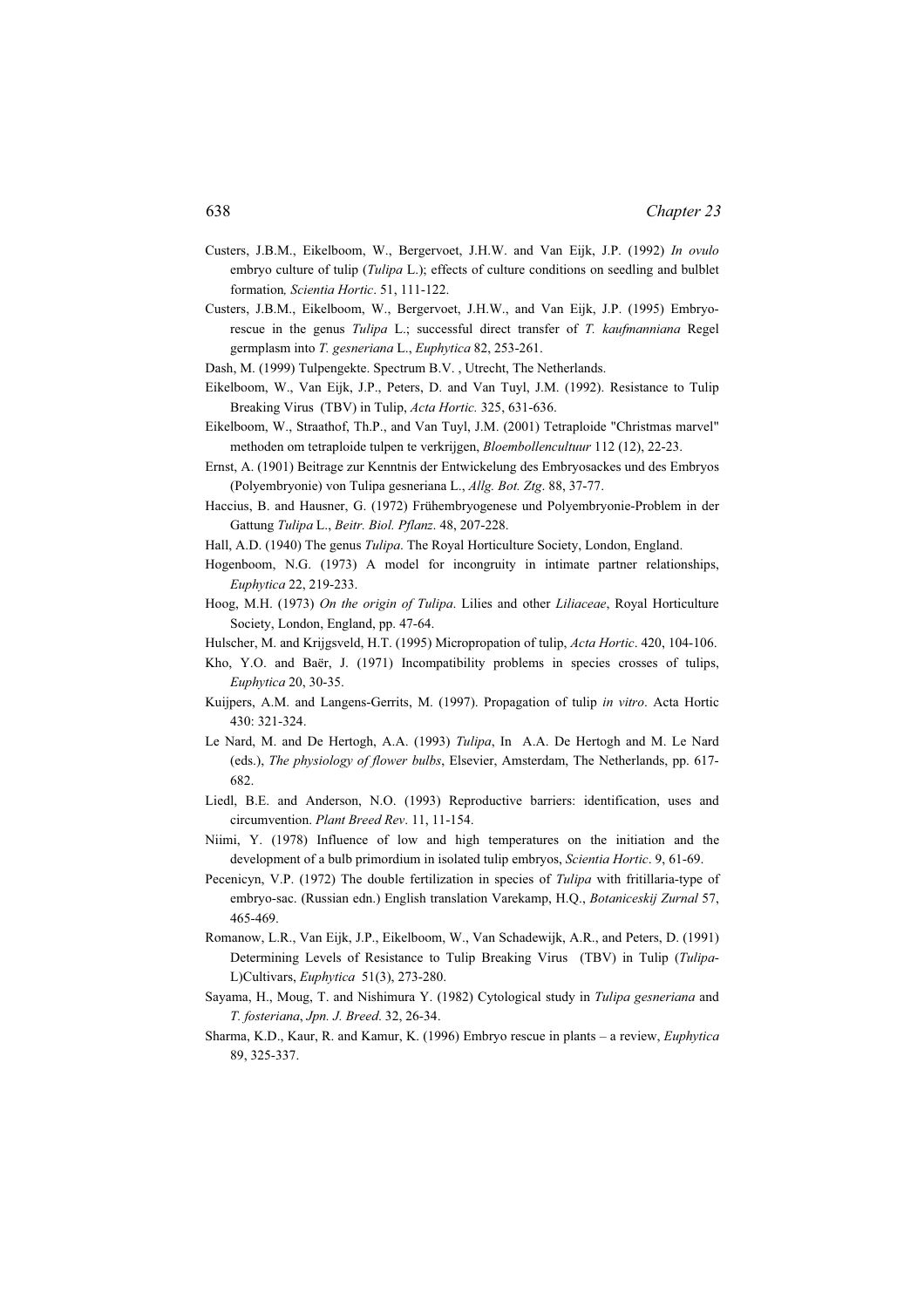- Sink, K.C., Power, J.B. and Natarella, N.J. (1978) The interspecific hybrid *Petunia parodii* x *P. inflata* and its relevance to somatic hybridization in the genus Petunia, *Theor. Appl. Genet*. 53, 205-208.
- Stewart, J.McD. (1981) *In vitro* fertilization and embryo rescue, *Env. Exp. Bot*. 21, 301-315.
- Stork, A.L. (1984) Tulipes *sauvages et cultivées*. Série documentaire 13 des Conservatoire et Jardin botaniques, Genève.
- Straathof, T.P. and Eikelboom, W. (1997) Tulip breeding at CPRO-DLO, *Daffodil and Tulip Yearbook* 1997-8, 27-33.
- Straathof, Th.P., Eikelboom, W., Van Tuyl, J.M. and Peters, D. (1997) Screening for TBVresistance in seedling populations of *Tulipa* L., *Acta Hortic* 432, 391-395.
- Straathof, T.P., Mes, J.J., Eikelboom, W. and Van Tuyl, J.M. (2002) A greenhouse screening assay for *Botrytis tulipae* resistance in tulips, *Acta Hortic*. 570, 415-421.
- Taillandier, J. and Riviere, S. (1981) La genèse du bulbe et son enfouissement chez les semis de *Tulipa gesneriana*, *Can. J. Bot*. 59, 1322-1330.
- Van Creij, M.G.M. (1997) Interspecific hybridization in the genus *Tulipa* L., *Thesis Wageningen*, 163 pp.
- Van Creij, M.G.M., Kerckhoffs, D.M.F.J. and Van Tuyl, J.M. (1997a) Interspecific crosses in the genus *Tulipa* L.: identification of pre-fertilization barriers, *Sex. Plant Reprod*. 10, 116-123.
- Van Creij, M.G.M., Van Went, J.L. and Kerckhoffs, D.M.F.J. (1997b) The progamic phase, embryo and endosperm development in an intraspecific *Tulipa gesneriana* L. cross and in the incongruent interspecific cross *T. gesneriana* x *T. agenensis* DC., *Sex. Plant Reprod*. 10, 241-249.
- Van Creij, M.G.M., Kerckhoffs, D.M.F.J. and Van Tuyl, J.M. (1999) The effect of ovule ageon ovary-slice culture and ovule culture in intraspecific and interspecific crosses with *Tulipa gesneriana* L., *Euphytica* 108, 21-28.
- Van Creij, M.G.M., Kerckhoffs, D.M.F.J. and Van Tuyl, J.M. (2000a) Application of four pollination techniques and of hormone treatment for bypassing crossing barriers in *Lilium* L., *Acta Hortic*. 508, 267-274.
- Van Creij, M.G.M., Kerckhoffs, D.M.F.J., De Bruijn, S.M., Vreugdenhil, D., and Van Tuyl,J.M. (2000b) The effect of medium composition on ovary-slice culture and ovule culture in intraspecific *Tulipa gesneriana* crosses, *Plant Cell Tiss. Org. Cult.* 60, 61-67.
- Van den Bulk, R.W., De Vries-Van Hulten, H.P.J., Custers, J.B.M. and Dons, J.J.M. (1992) Induction of embryogenesis in isolated microspores of tulip, *Plant Sci.* 104, 101-111.
- Van den Bulk, R.W. and Van Tuyl, J.M. (1997) *In vitro* induction of haploid plants from the gametophytes of the bulbous crops lily and tulip. In: *In vitro* haploid production in higher plants 5 (Kluwer Academic Publishers) pp. 73-88.
- Van der Meulen-Muisers, J.J.M., Van Oeveren, J.C. (1993) Genetic variation in flower longevity of cut lily and tulip flowers. Proc. Eucarpia Symposium ed. T. Schiva & A. Mercuri, pp. 191-198.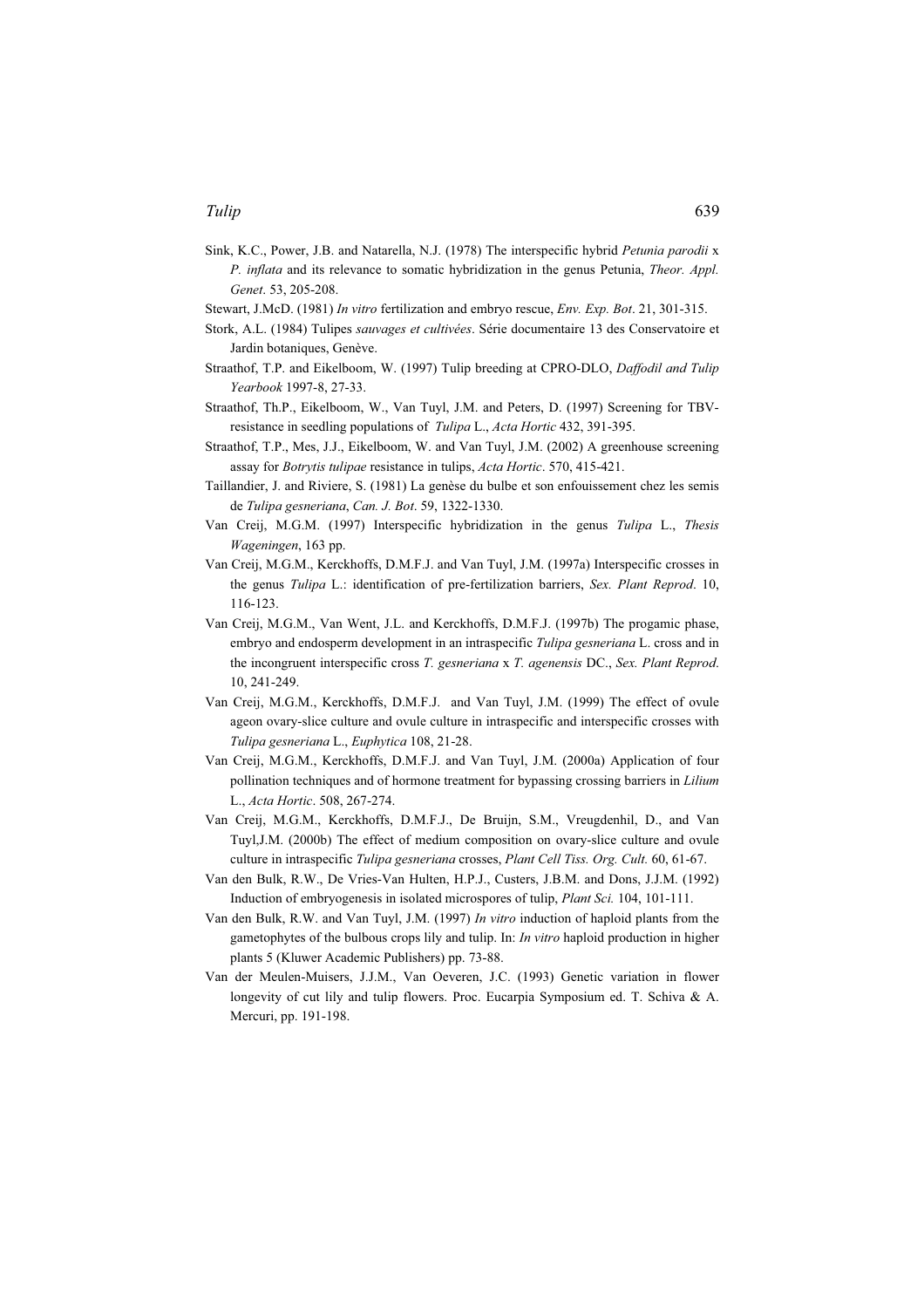- Van der Meulen, J. J.M., Van Oeveren, J.C. and Van Tuyl, J.M. (1997) Breeding as a tool for improving postharvest quality characters of lily and tulip flowers, *Acta Hortic.* 430, 569- 575.
- Van Eijk, J.P. and Eikelboom, W. (1976) Possibilities of selection for keeping quality in tulip breeding, *Euphytica* 25, 353-359.
- Van Eijk, J.P., Garretsen, F. and Eikelboom, W. (1983) Breeding for resistance to *Fusarium oxysporum f.sp. tulipae* in tulip (Tulipa L.). 2. Phenotypic and genotypic evaluation of cultivars, *Euphytica* 28, 67-71.
- Van Eijk, J.P., Van Raamsdonk, L.W.D., Eikelboom, W. and Bino, R.J. (1991) Interspecific crosses between *Tulipa gesneriana* cultivars and wild *Tulipa* species: a survey, *Sex. Plant Reprod*. 4, 1-5.
- Van Harten, A.M. and Broertjes, C. (1989) Induced mutations in vegetatively propagated crops, *Plant Breed Rev*. 6, 55-91.
- Van Heusden, A.W., Jongerius M.C., Van Tuyl, J.M., Straathof, T.P. and Mes, J.J. (2002) Molecular assisted breeding for disease resistance in lily, *Acta Hortic.* 572, 131-138.
- Van Raamsdonk, L.W.D. and De Vries, T. (1992) Biosystematic studies in *Tulipa* L. section *Eriostemones* Boiss., *Pl. Syst. Evol*. 179, 27-41.
- Van Raamsdonk, L.W.D. and De Vries, T. (1995) Species relationships and taxonomy in *Tulipa* subgenus *Tulipa* L., *Pl. Syst. Evol*. 195, 13-44.
- Van Raamsdonk, L.W.D., Van Eijk, J.P. and Eikelboom W. (1995) Crossability analysis in subgenus *Tulipa* of the genus *Tulipa* L., *Bot. J. Linn. Soc*. 117, 147-158.
- Van Scheepen, J. (1996) *Classified list and International Register of tulip names*, Royal General Bulbgrowers Association KAVB, Hillegom, The Netherlands.
- Van Tuyl, J.M., Bino, R.J. and Custers, J.B.M. (1990) Application of *in vitro* pollination, ovary culture, ovule cultrue and embryo rescue in breeding of *Lilium*, *Tulipa* and *Nerine*, In De Jong, J. (ed.), *Integration of in vitro techniques in ornamental plant breeding*, Proceedings of the Eucarpia symposium, section ornamentals, November 10-14 1990, Wageningen, pp.86-97.
- Van Tuyl., J.M., Van Diën, M.P., Van Creij, M.G.M., Van Kleinwee, T.C.M., Franken, J., and Bino, R.J. (1991) Application of *in vitro* pollination , ovary culture, ovule culture and embryo rescue for overcoming incongruity barriers in interspecific *Lilium* crosses, *Plant Sci.* 74, 115-126.
- Van Tuyl, J.M, (1996) Interspecific hybridization of flower bulbs : A review, *Acta Hortic.* 430, 465-476.
- Van Tuyl, J.M. and De Jeu, M.J. (1997) Methods for overcoming interspecific crossing barriers. In: *Biotechnology and Crop Improvement* (K.R. Sawhney & V.K. Shivanna, Eds.) pp. 273-293, Cambridge University press, Cambridge.
- Van Tuyl, J.M., Lim, K.B., and Ramanna, M.S. (2002) Interspecific hybridization and introgression. In: *Breeding for ornamentals: Classical and molecular approaches*, pp. 85-103 (ed. A. Vainstein), Kluwer Academic Publishers Dordrecht / Boston / London.
- Wafai, B.A. and Koul, A.K. (1982) Analysis of breeding system in *Tulipa*. II. Sporogenesis, gametogenesis and embryogeny in tetraploid *T. clusiana*. *Phytomorphology* 32, 289-301.